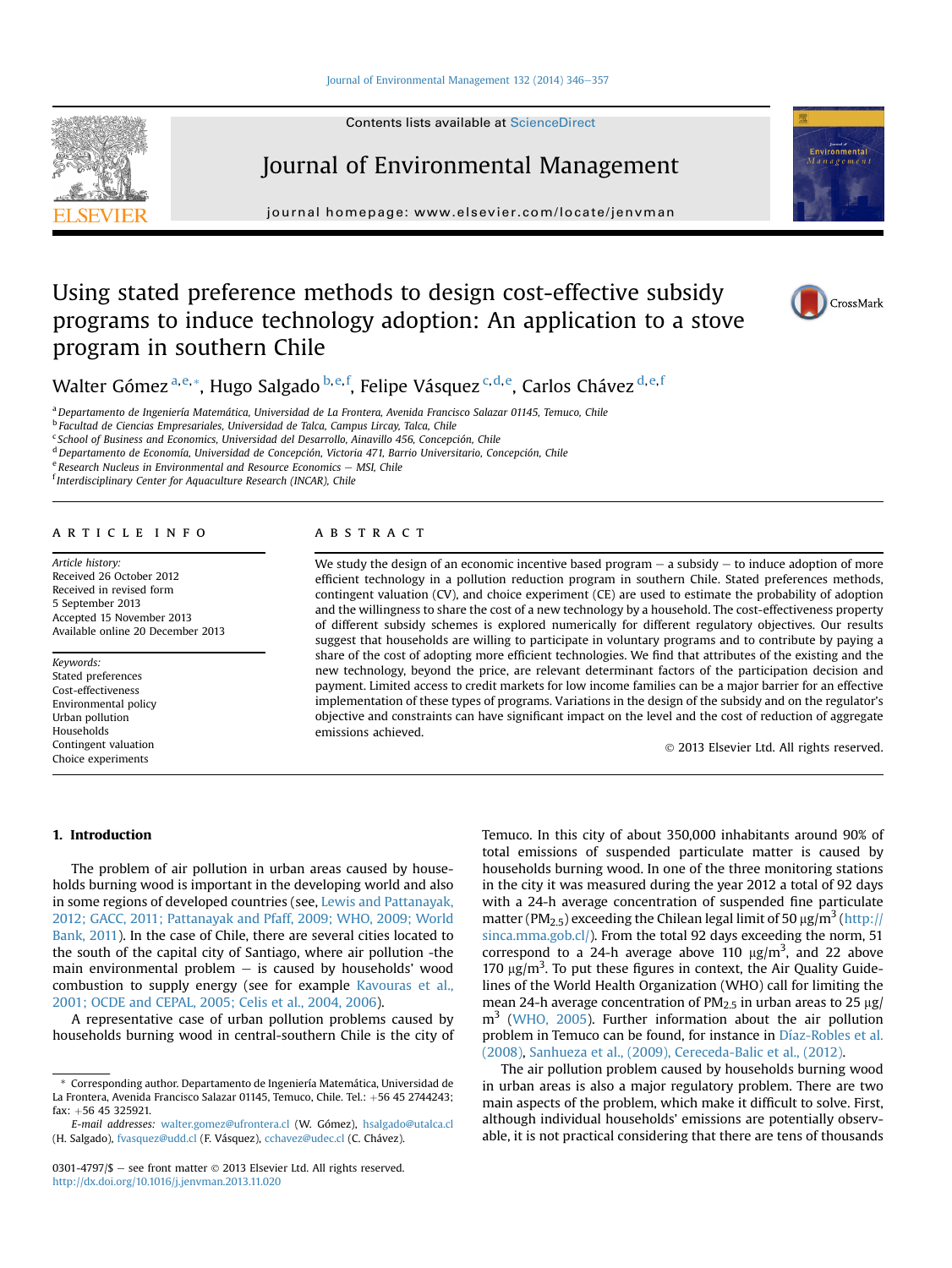of discharge points in medium size cities. This is similar to the nonpoint source pollution problem (see for example, [Shortle and](#page-11-0) [Horan, 2001](#page-11-0)). Second, there are several sources of uncertainty related to the problem, including weather conditions, individual households preferences for heating, quality of the fuel used.

The regulatory agency in charge can follow different strategies for controlling the problem, like educational programs or proposal of new technical norm for households' wood combustion equipment. Potentially, the most effective tool is the use of economic incentives in order to induce a change in the behavior of the households concerning the quality of wood, and the technology of wood combustion. The use of economic incentives for pollution control has been widely explored in the context of point source pollution problems, where it is feasible to measure and monitor emissions. However, urban pollution caused by individual households is a different, and less explored, problem from the perspective of regulatory design.

A recent review of the literature by [Lewis and Pattanayak \(2012\)](#page-11-0) shows that even when improved cook stoves have the potential of providing triple dividends (health, environmental quality and climate benefits) their adoption has been slow. The authors report 32 research studies with 11 analyses of improved stove adoptions in Asia, Africa and Latin America. They conclude that even when the use of stove replacement programs is expanding, the literature remain scarce, scattered and with a wide range of quality and therefore, new studies are required to help improving the implementation of stove replacement programs in the future.

In this paper we study, from an empirical perspective, the effect of an economic incentive based program  $-$  a subsidy  $-$  to induce adoption of a more efficient technology.We focus our analysis on the decision of individual household to participate in a voluntary program and on their willingness to share the cost of adopting the new technology. The data for our econometric calculation and simulations were collected with a survey in the city of Temuco. The area under study is a representative case of urban pollution problems caused by households burning wood in central-southern Chile. Furthermore, we explore, numerically, the cost-effectiveness property of different subsidy schemes under several possible regulatory objectives. Although our work focuses on the case of a stove exchange program, it could be applied to other problems, i.e. pollution caused by car emissions, energy efficiency, etc.

The subsidies we consider are intended to minimize aggregate emissions of suspended fine particulate matter  $(PM_{10})$  or total cost of pollution control. Another option would be to consider an efficient subsidy as proposed by [Chávez et al., 2011.](#page-10-0) This intervention would need households' specific combustion technology subsidies that internalize the external benefit and cost of the households' wood combustion technology choice. Our focus on subsidies that induce cost-effective pollution control instead of fully efficient intervention is motivated by the difficulties to measure the external benefits from individual households' choices on combustion technology. Moreover, in practical terms, a pollution control policy in an urban area may pursue, instead of economic efficiency, another objective, for example to maximize emissions reduction with a given fixed budget.

We use stated preferences methods -Contingent Valuation (CV) and Choice Experiments (CE)- to study the probability of adoption of a new technology of wood combustion by a household and the type of technology they would acquire. Most of environmental valuation studies using stated preferences have focused on costbenefit analysis of environmental policies (see [Bateman and](#page-10-0) [Willis, 1999; Kanninen, 2007](#page-10-0)). Because these studies use stated preferences methods to evaluate the benefit (or cost) of a policy intervention, their main objective is an efficient and reliable estimation of the willingness to pay (WTP or willingness to accept, WTA) for a change in the environmental quality. Our goal in this paper is somewhat different because we are interested in using the stated preference techniques to design a subsidy program to provide proper incentives for adoption of new technologies of wood combustion. From that perspective we are not only interested in the WTP but also in the set of attributes of the technology and attributes of individuals that would affect the probability of adoption. Urban households differ in attributes and preferences (heterogeneous) and they may react differently to the same economic incentive (subsidy) and technological stimulus (attributes of a new technology). Identifying how households' characteristics and technology attributes affect their decisions, as for instance their propensity to participate in a program or the specific technology to be adopted, can contribute to the appropriate design of a subsidy program to achieve environmental goals and efficiency objectives.

The design of the subsidy program in our case involve not only the price of the new technology (and implicitly the subsidy), but also characteristics of different types of households. This information will allow us to simulate people's responses to the attributes design of the program and will inform policy makers about the optimal design according to different goals and restrictions. For instance, the government might be interested in finding a design to maximize the number of replacements given a limited budget, or to maximize the impact of the program on air pollution, each objective may have a different optimal design.

Different econometric techniques have been used for studying the effects and the determinants of adoption of programs oriented to replace stoves and substitute fuels, see for a systematic review [Lewis and Pattanayak 2012](#page-11-0). As pointed out in this review, the literature on adoption is scattered. In particular, we are not aware of any study that uses econometric results of stated preferences in order to explore the design of the subsidy structure and also to improve the cost-effectiveness of the subsidy program.

Our research efforts have produced four main results. The first result is that households are not only willing to participate in voluntary programs, but also to contribute by paying for more efficient technologies. This suggests that a cost-effective design of an incentive-based program should consider sharing the costs of acquisition of new technologies between the public and private households.

Our second result is that attributes of the existing and the new technology, beyond the price, are relevant determinant factors of the participation decision and payment. The third result is that the imperfection of credit markets that restrict access to credit for low income families can be a major barrier for effective implementation of these types of programs. A consequence of these results is that the design of a cost-effective program should consider, beyond the subsidy, at least two aspects: the heterogeneous preferences of families; and the need of access to credit for the poor.

The fourth result is that the specific design of the subsidy affects the individual decision to participate and contribute to the payment for more efficient technology. Variation in the design of the subsidy and on the objectives of the regulator can have significant impact on the level of reduction of aggregate emissions achieved. The numerical analysis also shed light on possible targeting strategies of subsidies on households' types, which greatly vary depending upon the regulatory objective.

The rest of the paper is organized as follows. In Section [2](#page-2-0) we discuss an empirical model of participation in a voluntary stove program and estimate the determinant factors of individual participation as well as households' willingness to pay for the new technology. Section [3](#page-5-0) contains the analysis of a cost-effective subsidy program for urban pollution control considering different regulatory objectives and alternative designs of the subsidy scheme. We conclude in Section [4.](#page-9-0)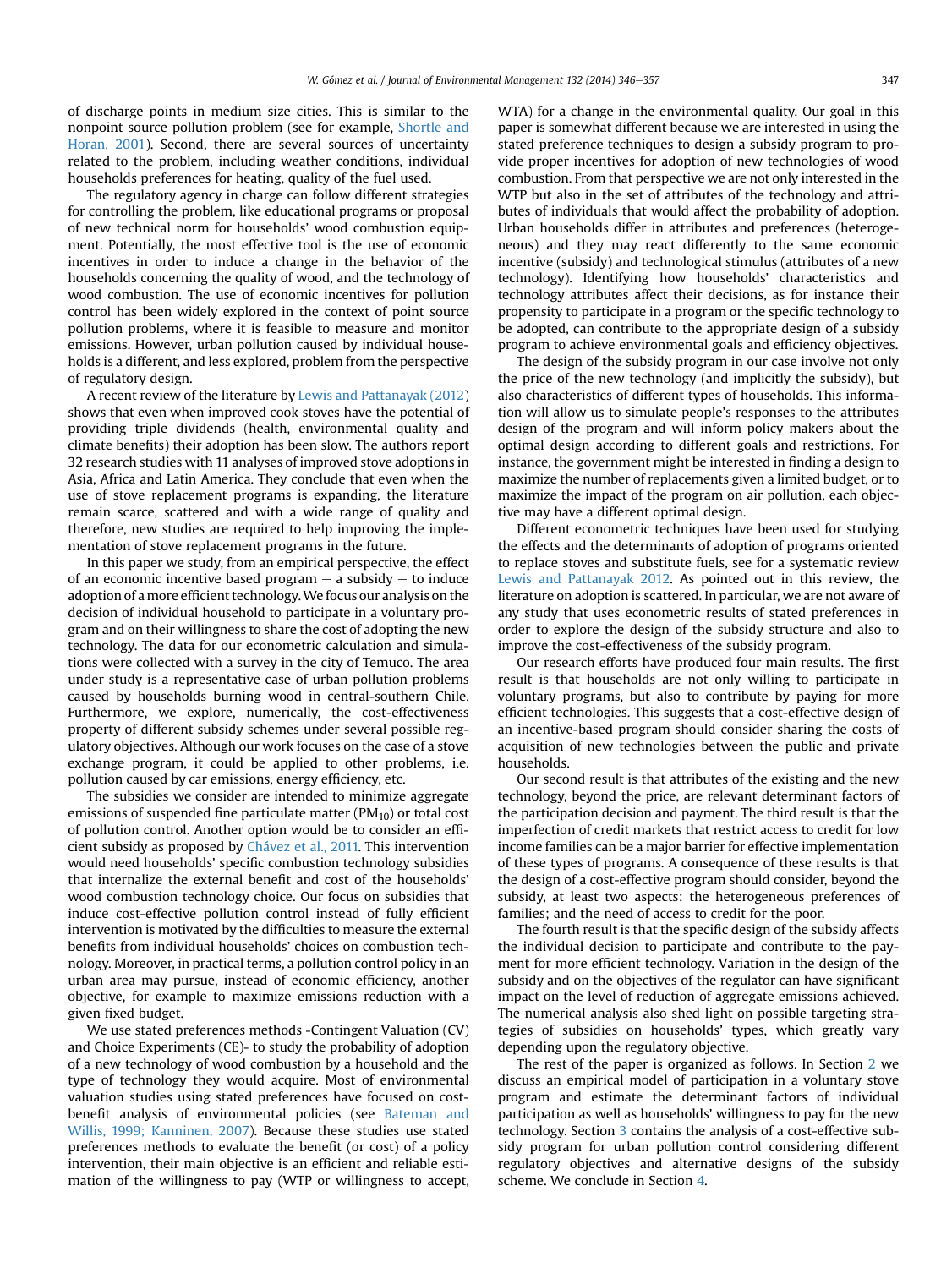# <span id="page-2-0"></span>2. An empirical model of participation and estimation of willingness to pay for efficient wood combustion stoves

In this section we present the methods used in the empirical analysis. First, we describe in general the methods used to study the determinants of the adoption decision and the private contribution to the adoption of new wood combustion technology. Second, we describe the data used and the estimation results.

# 2.1. Methods

The objective of the empirical model is twofold. First, to describe the adoption curve, that represents the probability of adoption of the new technology for different subsidies, given the attributes of the technology and household's characteristics. Second, to estimate the mean WTP of different classes of households. Both aspects contribute to the understanding and the design of cost-effective programs of technology change regarding the goals defined by policy makers.

Given the lack of market data we rely on Stated Preference (SP) approaches, Contingent Valuation and Choice Experiment, which are more flexible to accommodate introduction of new products in the market and to evaluate or manipulate the combination of attributes of the technological alternatives. The methodological choice has a caveat, which is the hypothetical nature of the questions and the lack of a binding constraint that might bias the estimation of the adoption curve and the mean WTP.

Contingent Valuation (CV) has become one of the most commonly used methodologies to value nonmarket goods in the economic literature, see, for instance, [Bateman and Willis, 1999,](#page-10-0) [Carson et al., 2003, Champ et al., 2003](#page-10-0). Choice experiments (CE) have been profusely used in marketing and transportation, see, for instance, [Louviere et al., 2000; Hensher et al., 2005](#page-11-0). In a CV study researchers directly ask individuals about their willingness to pay (WTP) for a particular good of policy interest. CE is a type of conjoint analysis in which people have to declare their preference by choosing one alternative over a set of experimentally designed alternatives [\(Scarpa and Rose, 2008\)](#page-11-0).

The number of applications using CV and CE in environmental economics has grown significantly in the last decade, but there are only few articles devoted to the use of these techniques for the design and implementation of actual environmental policies, see, for instance, [Casey et al., 2006, Fischer et al., 2008, Lewis and](#page-10-0) [Pattanayak 2012, Laurans et al., 2013](#page-10-0), and the references therein.

#### 2.2. Contingent valuation

We use a dichotomous choice model for our CV model. In our application, people were offered a general description of the replacement technology, with an associated price and a possible range of subsidies to finance the new technology. Given the final price offered (after subsidy) people have to decide whether or not they would be willing to participate in the replacement program. An important component of our program is that people have to give up their old equipment which would be destroyed in order to assure a reduction in air pollution.

Households in the city of Temuco are very familiar with wood combustion equipments. In average the families were using their current equipments for about nine years. In our survey the marketing mixed always include price, thermal efficiency and/or heated area (m<sup>2</sup>). In the last few years, this marketing mix has included emissions or some measure of ecological performance due to increasing awareness of outdoor and indoor pollution.

In order to define the reduction in emissions and wood consumption due to the replacement we characterized the current technology used in the households. For this purpose a set of standard attribute levels based on the current technology was created. Consequently, different households faced different reductions in wood consumption and emissions, depending of the technology they used. This individual calculation of the effects of the replacement was possible, because the new technology was identically defined for all the households (in the CV), and we could compare it with the current technology declared in a previous section of the survey.

The survey was divided in four sections. The first section was devoted to the presentation of the interviewer, the type of survey, its main attributes and to recruit the household to be interviewed. The second section gathered information about the current technology used for wood combustion in the household. This information included the age of the technology, costs of using the stove, amount of wood consumed, etc. Additionally the second section contained some questions about the perception of the underlying air pollution problem. This perception included the level of importance of the problem for the interviewee, the responsibility in its solution assigned to the households and to the government, and willingness to take actions individually to solve the problem, among others. The third section contained the properly contingent valuation questions and the choice experiments. Finally, in the last fourth section we gathered socio-demographic information and included debriefing questions to evaluate the responses' quality.

The survey design followed several steps. In the first step, the survey was designed using information provided by various members of the group in charge of the implementation of technology change programs for wood combustion equipments working at the Chilean Ministry of the Environment. In the second step, we evaluated the first version of the survey using students from a local university. Later on, in the third step, we applied 50 pilot surveys in order to evaluate the wording, extension and other survey design issues. After some corrections based on the result of the pilot surveys, in the fourth step, the final version of the survey was applied (505 observations).

The sampling strategy was done in two consecutive stages. First, the blocks to be visited in the city were randomly selected from a list of income stratified neighborhoods. Second, we randomly chose a house (with evidence of having a stove) in the selected blocks.

Traditionally, CV applications have used a single-bound (SB) or double-bound (DB) format. In the former, people are offered only one value whereas, in the latter, they are given two valuation questions, each proposing different prices. For our study, we use the One-and-One-Half-Bound (OOHB) approach suggested by [Cooper](#page-10-0) [et al., \(2002\)](#page-10-0) which consists of a survey design in which a respondent is given two prices up front and told that, "although the exact final price of the item is not known for sure, it is known that it lies within the range bounded by these two prices". We used this design because it has been shown that it reduces statistical inconsistencies founded in the DB format without losing statistical efficiency as in the SB model ([Carson et al., 1992;](#page-10-0) [Bateman et al.,](#page-10-0) [2009](#page-10-0)).

Some information was given to the households as framing to the main question of the CV. This included general information of the replacement program to be implemented by the government, including the price (without subsidy) of the new equipments and a general description of the new technology. Moreover, some ranges for the individual impact of the replacement on the wood consumption, and emission were provided on base of the information previously gathered about the wood combustion technology used in the household. After that, the following valuation question was asked, where  $\$B^-$  and  $\$B^+$  denote the lower and upper bound for the BID, or final price (defined as the difference between the price of the new equipment and the subsidy) respectively: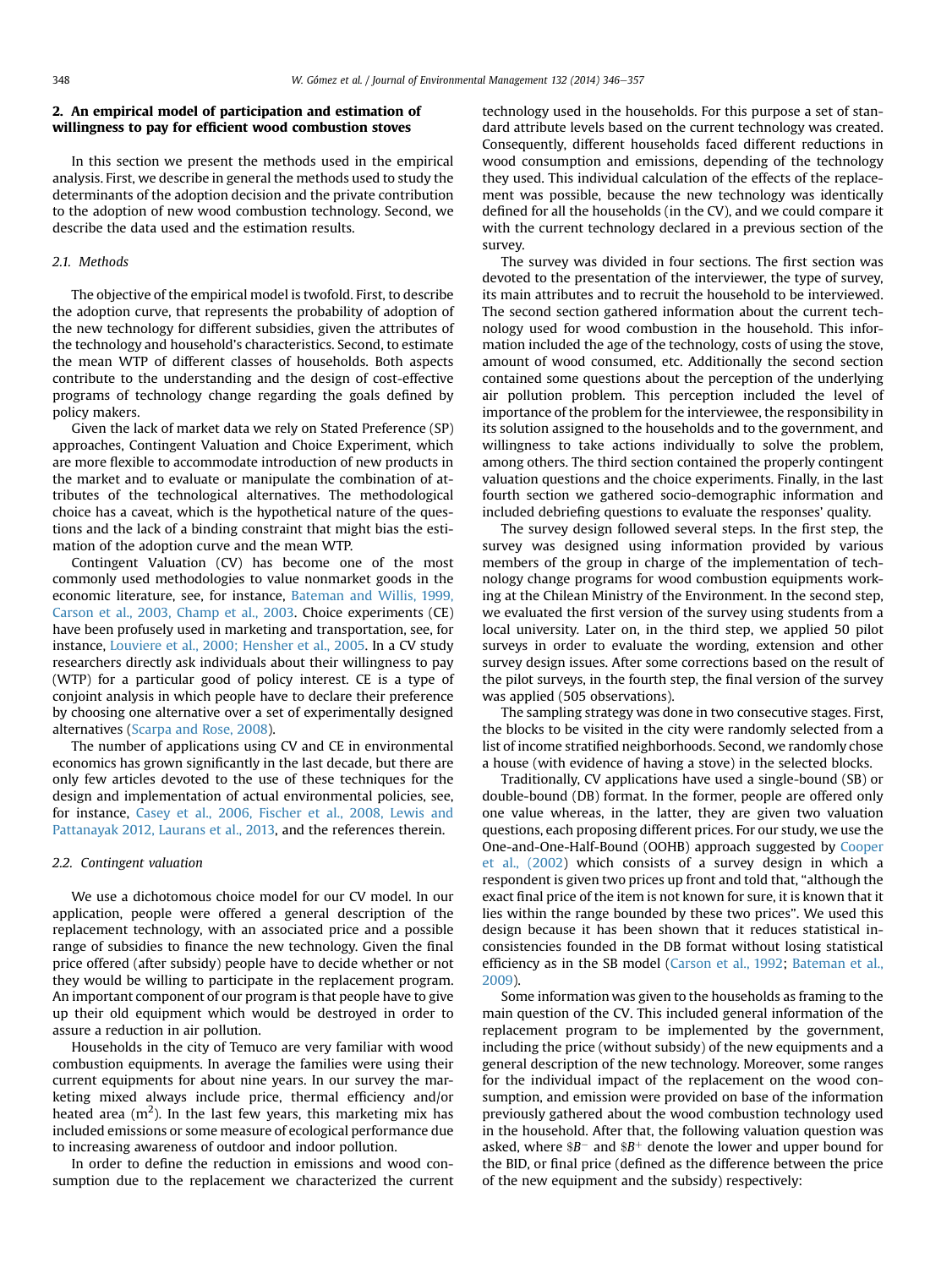"So far we do not know the exact subsidy for this technology and therefore we do not know the exact final price you have to pay, but we do know that this amount is in the range of (\$B $^-,$  \$B $^+$ ). Considering all the expenses related to your daily living, would you be willing to pay \$ B<sup>+</sup> (or \$B<sup>–</sup>) for this equipment"

One of the two final prices ( $$B^-$ ,  $$B^+$ ) was randomly selected, and the respondent was asked whether he or she would be willing to pay this amount. The other final price was asked, only if doing so would be consistent with the stated BID range. For instance if the lower of the two final prices  $(\$B^-$  was initially selected and the answer is "yes" then the higher BID,  $B^+$ , is offered; but if the answer is "no" to the lower BID, there is no follow-up question, because that would exceed the stated BID range. The interview then proceeded to the debriefing questions [\(Cooper et al., 2002](#page-10-0)).

If the individual was also willing to pay the higher BID, then we deduced that his/her maximum WTP is in the interval  $(B^+, \infty)$ . On the contrary, if the lower price was accepted but the higher final price is refused then the WTP should be on the interval  $(\$B^-, \$B^+)$ .<br>Finally if a person rejected paving the lower BID, bis/ber WTP is in Finally, if a person rejected paying the lower BID, his/her WTP is in the interval  $(-\infty, B^-)$ . Similar intervals for the WTP can be ob-<br>tained from the surveys that start with an unner bound: for tained from the surveys that start with an upper bound; for instance (0,  $\,B^{-})$  corresponds to two consecutive negative answers,  $(B^+, \infty)$  for a first positive answer, and  $(\$B^-, \$B^+)$  for a negative<br>answer followed by a positive answer. answer followed by a positive answer.

All possible answers can be summarized in three groups: (NO/ NO), (YES/NO), and (YES/YES). Note that the answer (NO/YES) results in the same interval estimation for the WTP as the (YES/NO) answer, and it is therefore considered in the same group. We denote the corresponding response probabilities as  $\pi^{N\tilde{N}}$ ,  $\pi^{Y\tilde{N}}$ , and  $\pi^{YY}$ . If C<sub>i</sub> is the true WTP then the probabilities associated with each possible answer are:

$$
\pi_i^N = \pi_i^{NN} = \text{prob}\Big(C_i \leq B_i^-\Big) = G\Big(B_i^-, \theta\Big) \tag{1}
$$

$$
\pi_i^{YN} = \pi_i^{NY} = \text{prob}\Big(B_i^- \le C_i \le B_i^+\Big) = G\Big(B_i^+;\theta\Big) - G\Big(B_i^-;\theta\Big) \tag{2}
$$

$$
\pi_i^{YY} = \pi_i^Y = \text{prob}\Big(C_i \ge B_i^+\Big) = 1 - G\Big(B_i^+;\theta\Big) \tag{3}
$$

where  $G(B_i, \theta)$  is the distribution function of the WTP and  $\theta$  the parameters to be estimated. Let  $d^N$  be a dichotomous variable taking the value 1 if the answer is (NO/NO) and 0 otherwise.  $d^{YN}$  is a dichotomous variable taking the value 1 if the answer is (YES/NO) and 0 otherwise. And, finally,  $d<sup>Y</sup>$  is a dichotomous variable equal to 1 if the answer is (YES/YES) and 0 otherwise. Using these variables, the likelihood function is:

$$
\ln L^{OOHB}(\theta) = \sum_{i=1}^{N} \left\{ d_i^{Y} \ln \left[ 1 - G\left(B_i^+, \theta\right) \right] + d_i^{YN} \ln \left[ G\left(B_i^+, \theta\right) \right] - G\left(B_i^-, \theta\right) \right\} + d_i^{N} \ln \left[ G\left(B_i^-, \theta\right) \right] \}
$$
(4)

Maximizing this function with respect to the parameter vector  $\theta$ , we obtain an estimation of the set of parameters  $\theta$  based on the maximum likelihood principle. The associated welfare measures are the mean and median of the WTP distribution calculated with the parameters. These measures are well known in the literature and, therefore, we do not develop them here (see [Hanemann, 1984,](#page-10-0) [1989\)](#page-10-0).

The parametric estimation requires the assumption of a distribution function  $G(B_i, \theta)$  and an argument for this function. In our application we use the traditional linear indirect utility function suggested by [Hanemann \(1984\)](#page-10-0) and a logit distribution function, therefore, the probability of a positive answer to the WTP question is given by  $G(B_i, \theta) = e^{\chi(\theta)} \big/ \Big(1 + e^{\chi(\theta)}\Big)$ , with x as a set of explanatory variables.

The BID levels are implicitly defined by the subsidies and must be below the price of the new technology (Ch\$ 350,000, around US\$ 700). The amounts of the subsidies offered were randomly selected from five possible fixed values. The resulting BID used in the survey were Ch\$ 70,000 (around US\$ 140), Ch\$ 140,000 (around US\$ 280), Ch\$ 210,000 (around US\$ 420), Ch \$280,000 (US\$ 560) and Ch\$ 320,000 (around US\$ 640).

We used a sequential optimal design procedure [\(Nyquist, 1992\)](#page-11-0) to reach an efficient estimation of the mean (median) WTP, that is, we collected a subsample of the data, estimated the mean WTP and recalculated the optimal number of observations in each of the bids. We repeated this procedure five times until we reached a robust estimation of the mean (median) value of the WTP.

#### 2.3. Choice experiment

In the CE part of the survey individuals were asked to decide either keeping the current technology or moving to one of two new equipments. The alternative equipments were defined by different combinations of four attributes relevant for consumers, [\(Mans](#page-11-0)field [et al., 2006; Johnson et al., 2000\)](#page-11-0). The attributes of the new equipments used in the CE were BID, reduction in operations costs, reduction of emissions and the heating capacity of the new stove. The reduction values were obviously intended as result of the adoption of the improved technology.

For each of the four attributes we used three levels in the design with a total of 81 possible combinations (full factorial). For instance, the three levels used for the BID were Ch\$ 150,000 (around US\$ 300), Ch\$ 210,000 (around US\$ 420) and Ch\$ 280,000 (around US\$ 560). Using optimal design strategies [\(Hensher et al., 2005\)](#page-10-0) we selected a main effect fractional factorial design with 27 combinations.

Like in the CV part, we assumed that people will choose the alternative that provides the highest utility level and use a Lancasterian random utility model [\(Lancaster, 1966\)](#page-10-0). Since people faced several decision occasions we have a panel that allows us to estimate a conditional logit or mixed logit model.

The econometric estimation of this model follows the traditional conditional logit model or its extension, the mixed logit model ([Train, 1998, 2003](#page-11-0)). The utility function for individual  $n$  in each decision occasion  $t$ , given that she/he chose the alternative  $j$ , is given by

$$
U_{njt} = \beta' x_{njt} + \varepsilon_{njt},\tag{5}
$$

in which  $x_{nit}$  is a vector of attributes of alternative *j*,  $\beta$  is a vector of coefficients to be estimated and  $\varepsilon_{njt}$  is a random component independent of  $\beta$ . The probability that individual n chooses alternative j in decision occasion t is  $L_{njt} = e^{\beta' x_{njt}} / (\sum_i e^{\beta' x_{nit}})$ , which is the traditional conditional logit model. The joint probability that individual  $n$  chooses the sequence of alternatives  $y_{nj} = \langle y_{nj_11}, ..., y_{nj_TT} \rangle$  is

$$
\mathbf{L}_{nj}(\beta) = L_{ny_{nj1}} \ast \dots \ast L_{ny_{njT}} r = \prod_{t=1}^{T} L_{ny_{njt}} t
$$
  
= 
$$
\prod_{t=1}^{T} \prod_{j}^{J} \left( \frac{e^{\beta'_{n} x_{njt}}}{\sum_{i} e^{\beta'_{n} x_{ni}}} \right)^{y_{njt}},
$$
 (6)

where  $y_{njt}$  takes the value 1 if the alternative *j* was chosen and 0 otherwise.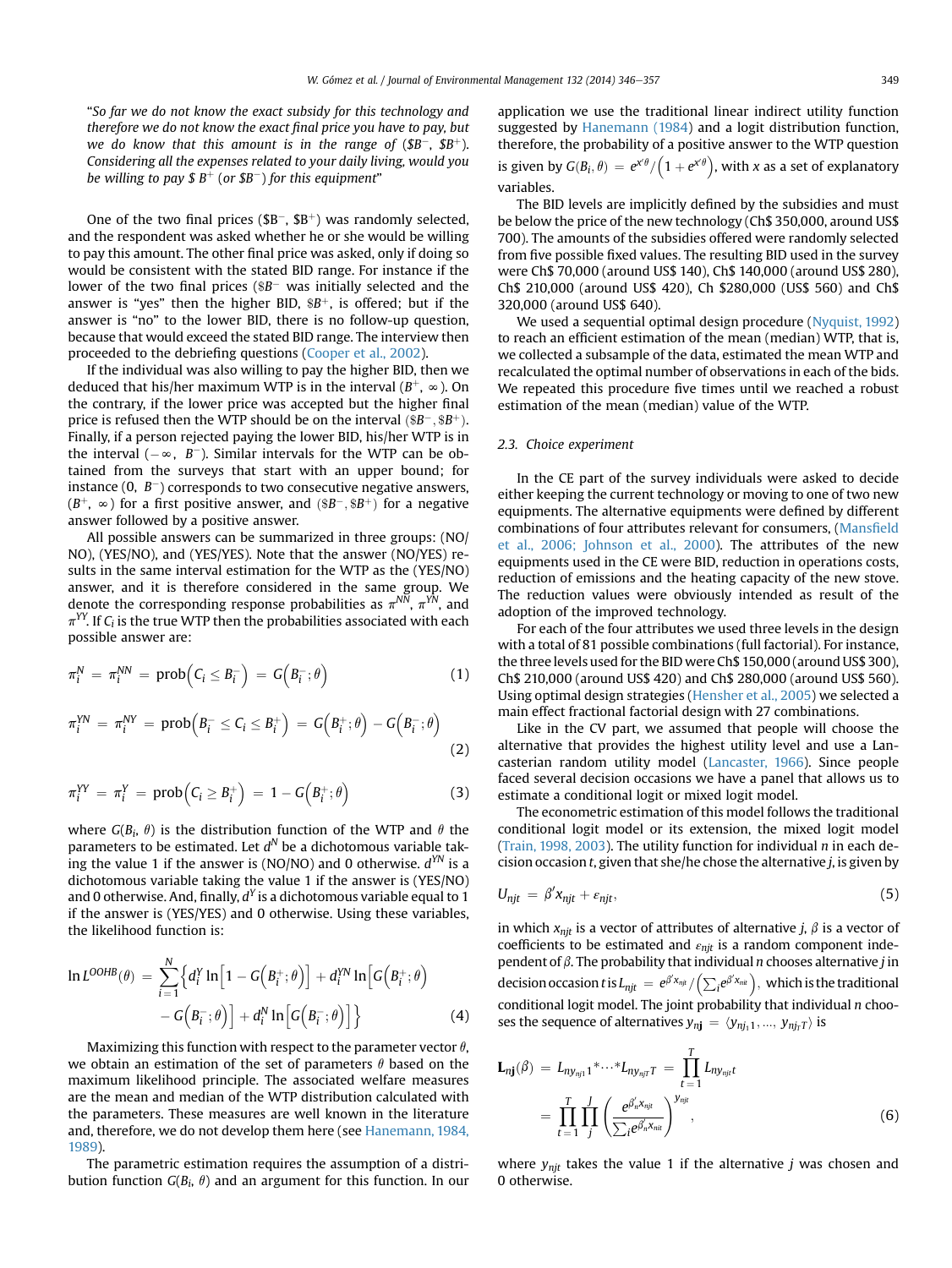## 2.4. Data and estimation results

Table 1 presents a list of variables included in the estimation of the CV models. It contains also the variables used in the CE

#### Table 1

Variables used in model specification.

| Variable                    | Description                                                                                                                                              | Mean | Median Max              |                                         | Min      |
|-----------------------------|----------------------------------------------------------------------------------------------------------------------------------------------------------|------|-------------------------|-----------------------------------------|----------|
| BID                         | Final cost of the new<br>technology adoption<br>after subsidy (Ch\$)                                                                                     |      | 201,627 210,000 320,000 |                                         | 70,000   |
|                             | <b>Attributes of the current technology</b>                                                                                                              |      |                         |                                         |          |
| technology                  | Cost of current Total value of the<br>equipment including<br>installation (Ch\$)                                                                         |      |                         | 146,339 150,000 1,300,000 0             |          |
| Duration                    | Expected duration of the 6.8<br>current equipment<br>(years)                                                                                             |      | 5                       | 40                                      | 1        |
| Operation cost              | Total annual cost of<br>wood consumption<br>(Ch\$)                                                                                                       |      |                         | 188,404 160,000 1,260,000 0             |          |
|                             | Cost reductions % of reduction in cost in 27.6<br>comparison to current<br>equipment (%)                                                                 |      | 25                      | 35                                      | 25       |
| Emission<br>reduction       | % of emission reduction 83.9<br>in comparison to the<br>current equipment (%)                                                                            |      | 80                      | 95                                      | 80       |
| Quality                     | Dummy (1 for<br>equipments in very<br>good condition and<br>0 otherwise)                                                                                 | 0.18 | 0                       | 1                                       | 0        |
| <b>Household attributes</b> |                                                                                                                                                          |      |                         |                                         |          |
| Age                         | Age in years for head of 51<br>household                                                                                                                 |      | 50                      | 85                                      | 12       |
| Sex                         | Dummy (1 for male and 0.39<br>0 otherwise)                                                                                                               |      | 0                       | 1                                       | $\Omega$ |
| Education<br>Income         | Years of education<br>Monthly household<br>income (Ch\$)                                                                                                 | 12.3 | 12                      | 24<br>424,323 375,000 2,225,000 150,000 | 0        |
| Kilos                       | Amount of yearly wood<br>consumption (Kg)                                                                                                                | 7366 | 5780                    | 180,000                                 | 0        |
| Number of<br>equipments     | Number of equipments<br>in household                                                                                                                     | 1.1  | 1                       | $\overline{2}$                          | 1        |
| Combustible                 | Dummy (1 if also use<br>other fuel for heating<br>and 0 otherwise)                                                                                       | 0.04 | 0                       | $\mathbf{1}$                            | 0        |
| Size of<br>household        | Number of people in<br>household                                                                                                                         | 3.4  | 4                       | 10                                      | 1        |
|                             | Squared meters Size of the house in                                                                                                                      | 89.2 | 89.1                    | 245                                     | 8        |
| Commune                     | squared meters<br>Dummy (1 for Temuco                                                                                                                    | 0.88 | 1                       | 1                                       | 0        |
| Problem                     | and 0 otherwise)<br>Perception of the<br>environmental air<br>quality problem.                                                                           | 0.7  | $\mathbf{1}$            | $\mathbf{1}$                            | 0        |
|                             | Dummy (1 if people<br>think the problem is<br>very important and<br>0 otherwise)                                                                         |      |                         |                                         |          |
| Responsible                 | Perception of the main<br>responsible of the<br>environmental problem.<br>Dummy (1 for<br>households and                                                 | 0.7  | $\mathbf{1}$            | $\mathbf{1}$                            | 0        |
| Respiratory                 | 0 otherwise)<br>Dummy (1 if family has 0.3<br>persons with respiratory                                                                                   |      | $\Omega$                | 1                                       | 0        |
| Finance                     | problems, 0 otherwise)<br>Perception of future<br>economic situation.<br>Dummy (1 when<br>situation will be better<br>or much better and<br>0 otherwise) | 0.5  | 0                       | 1                                       | 0        |

methodology. BID, is the amount of money people would have to pay if they want to change the current wood combustion technology for the new equipment.

## 2.5. Estimation for contingent valuation

In [Table 2](#page-5-0) the results for the contingent valuation model are given. It can be noted that a reduction of Ch\$ 100,000 (around US\$ 200) in the final cost of the new equipment increases the probability of adoption by 27%, while an equivalent rise on income increases the adoption probability only by 2%. The average willingness to pay is close to Ch\$ 160,000 (around US\$ 320), requiring a subsidy of 55% of the price. These results are robust to different statistic specifications, suggesting that in a subsidy program it is important to promote adoption of the new technology.

We also explored the effect of credit options offered to families, including 12 and 24 installments. In this case, a monthly payment was offered to each person. The results in [Table 3](#page-6-0) show that controlling for the price and characteristics of the replacement technology the willingness to participate in the program under the 24 months credit option was much lower than the willingness to participate under the 12 months options, being the latter higher than the no credit option.

Due to these responses, the average monthly WTP is Ch\$ 23,291 (around US\$ 47) and Ch\$ 3670 (around US\$ 7) for the 12 and 24 months options, with a total cost of Ch\$ 279,000 (around US\$ 560) for the 12 payments option and Ch\$ 88,080 (around US\$ 180) for the 24 payments case.1 Based on the WTP of Ch\$ 160,000 (around US\$ 320) for the no-credit model, these results imply a 9.8% discount rate for the 12 months and a negative discount rate for the 24 months model. Finally, we estimated a random effects logit model considering the three questions together, i.e. payment in one,12 and 24 installments. The dependent variable was the Yes/No answer to the each of the valuation questions and the explanatory variables include the BID that was calculated as the present value of each payment alternative using a market average interest rate. The results are similar to previous models and the dummy variables are positive and significant for the 12 months alternative while negative and significant for the 24 month alternative, confirming the previous hypothesis about preferences for a 12 months credit period (See [Table 4\)](#page-7-0).<sup>2</sup>

#### 2.6. Estimation for choice experiment

We estimated an unlabeled model with only one set of parameters, where the status quo was defined as keeping the current technology. We consider a first model with several explanatory variables (Model E.E.1) and a second parsimonious model that includes only the statistically significant variables (Model E.E.2). Results are shown in [Table 5.](#page-7-0) As expected, the greater the duration, the lower the probability of adoption. Older

 $1$  There is an important and contra-intuitive difference in our results between the 12 and 24 installments. We acknowledge that this result might be influenced by the fact that our dataset includes higher total payments for the 24 months option when a zero interest rate is considered. The average monthly payment offered to the sample under the 12 months option was CH\$17,837 (US\$36), giving a total amount of CH\$214,044 (US\$428), while in the 24 months option the average monthly payment offered was CH\$13,464 (US\$27) with a total cost of CH\$323,136 (US\$646). Even though the impact of the different prices on the probability of acceptance should be captured in the estimation when controlling for the price of the stove, it is still possible that high negative response rates for the 24 months options could be generated due to this price effect, biasing the results downwards.<br><sup>2</sup> Even though this social sets of the results downwards.

Even though this result seems strange and it is not consistent with hyperbolic discounting and decreasing discount rate, it is consistent with future bias and increasing discounting over time (e.g. [Anderhub et al., 2001; Sutter et al., 2010;](#page-10-0) [Takeuchi 2010](#page-10-0) and [Dohmen et al., 2012\)](#page-10-0).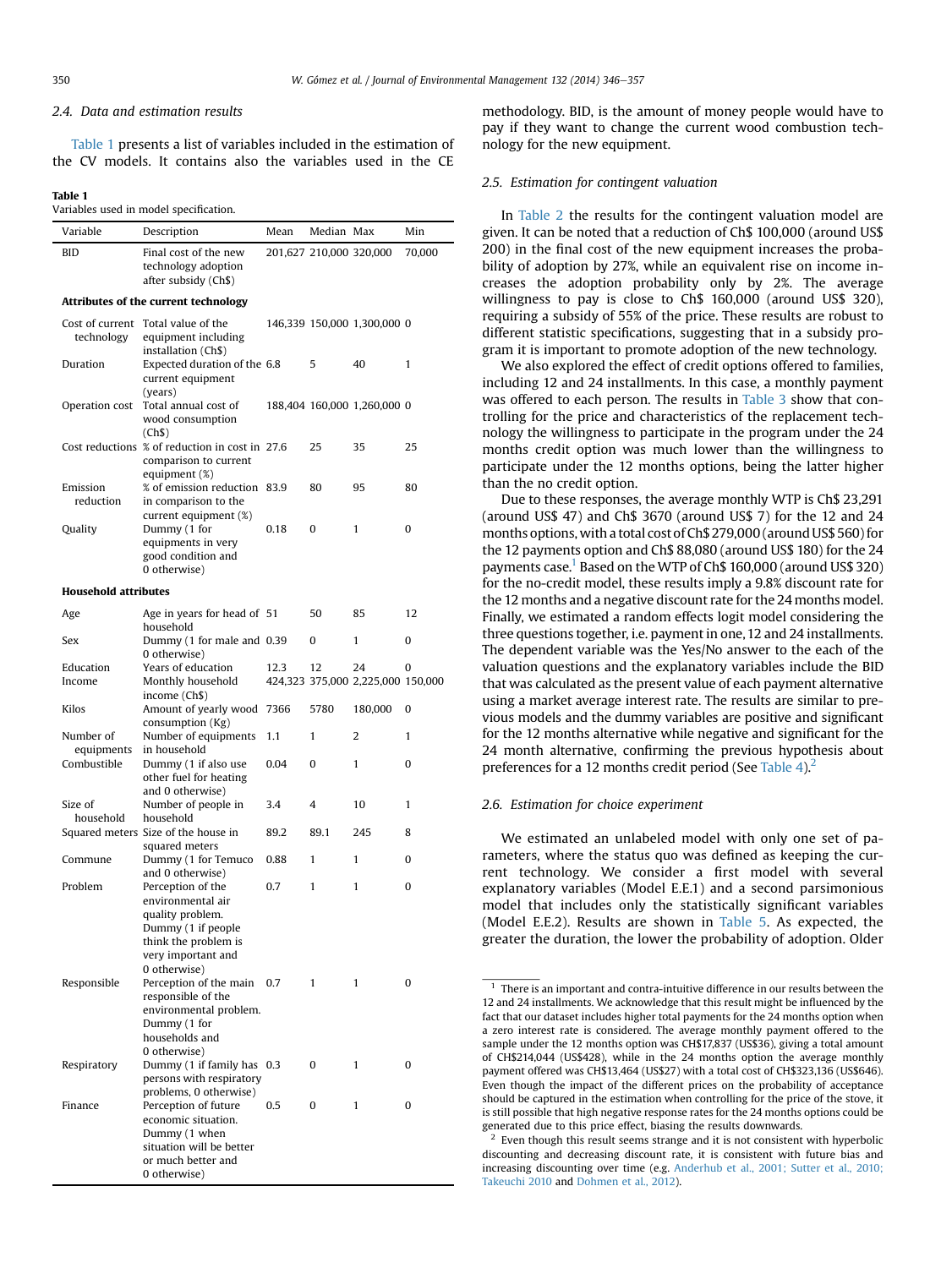#### <span id="page-5-0"></span>Table 2

Econometric estimation Contingent Valuation Models (Double Dicotomic).

| Variable                               | Double dicotomic all variables     |                    | Double dicotomic<br>parsimonious |                    |
|----------------------------------------|------------------------------------|--------------------|----------------------------------|--------------------|
|                                        | Coefficient                        | Marginal<br>effect | Coefficient                      | Marginal<br>effect |
| Constant                               | 1.902 (0.669)                      |                    | $2.041*$<br>(3.493)              |                    |
| <b>BID</b><br>$(p$ rice-subsidy $)^a$  | $-1.414*(14.774)$                  | $-0.2687$          | $-1.402*$<br>(14.785)            | $-0.269$           |
| Cost of new<br>technology <sup>a</sup> | 0.081(0.969)                       | 0.0154             |                                  |                    |
| Income <sup>a</sup>                    | $0.118*(3.336)$                    | 0.0225             | $0.125*$<br>(3.627)              | 0.024              |
| Duration <sup>d</sup>                  | $-0.442$ <sup>*</sup> ( $-1.908$ ) | $-0.0841$          | $-0.503^*$<br>$(-2.254)$         | $-0.097$           |
| Kilosb                                 | $-0.001(-0.189)$                   | $-0.0002$          |                                  |                    |
| Operation cost <sup>a</sup>            | $-0.142**(-1.877)$                 | $-0.0270$          | $-0.136**$                       | $-0.026$           |
| Cost reductions <sup>d</sup>           |                                    |                    | $(-1.829)$                       |                    |
|                                        | $-0.019(-0.025)$                   | $-0.0036$          |                                  |                    |
| Quality                                | $-0.503**(-1.891)$                 | $-0.0956$          | $-0.462**$<br>$(-1.774)$         | $-0.089$           |
| Combustible                            | $-0.085(-0.402)$                   | $-0.0162$          | $\overline{\phantom{0}}$         |                    |
| Number of<br>equipments                | $-0.082(-0.291)$                   | $-0.0156$          |                                  |                    |
| Age <sup>d</sup>                       | $-0.219*(-3.027)$                  | $-0.0416$          | $-0.229*$<br>$(-3.388)$          | $-0.044$           |
| Squared meters <sup>c</sup>            | 0.426(1.493)                       | 0.0810             | $0.462**$<br>(1.689)             | 0.089              |
| Size of<br>household <sup>d</sup>      | 0.371(0.549)                       | 0.0705             |                                  |                    |
| Respiratory                            | 0.054(0.275)                       | 0.0103             |                                  |                    |
| Education                              | $0.053**$ (1.865)                  | 0.0101             | $0.051**$<br>(1.882)             | 0.010              |
| Finance                                | $0.382*(2.002)$                    | 0.0726             | $0.389*$<br>(2.075)              | 0.075              |
| Trust in the                           | 0.263(1.036)                       | 0.0499             |                                  |                    |
| institutions                           |                                    |                    |                                  |                    |
| Sex                                    | 0.259 (1.334)                      | 0.0492             |                                  |                    |
| Credit card                            | 0.199(1.037)                       | 0.0378             |                                  |                    |
| Salamandra                             | $-0.221(-0.359)$                   | $-0.0420$          |                                  |                    |
| Doble cámara                           | 0.246(0.321)                       | 0.0467             | $0.525*$<br>(2.694)              | 0.101              |
| Estufa simple                          | $-0.352(-0.446)$                   | $-0.0669$          | $\overline{\phantom{0}}$         |                    |
| N                                      | 499                                |                    | 499                              |                    |
| Mean DAP                               | 158,948                            |                    | 158,973                          |                    |
| Mean L-likelihood                      | $-463.5$                           |                    | $-466.7$                         |                    |
| Pseudo $R^2$                           | 0.205                              |                    | 0.199                            |                    |
| LR chi <sup>2</sup> (10)               | 139.4                              |                    | 137.3                            |                    |
| Prob $>$ chi <sup>2</sup>              | 0.0000                             |                    | 0.0000                           |                    |

\* Significant at 5%.

\*\* Significant at 10%.

t-statistics in brackets.

 $a$  Units divided by 100,000.<br>  $b$  Units divided by 1000.

Units divided by 1000.

 $\frac{c}{d}$  Units divided by 100.

Units divided by 10.

people are less likely to change their technology, but the use of other sources of fuel, larger family size, higher education and a positive expectation of future financial situation increase the probability of adoption.

# 3. Designing a cost-effective subsidy program for urban pollution control

#### 3.1. Methodology

In this section we give a formal description of the basic models considered in order to use the results from the stated preference methods in the cost-effective design of subsidy programs.

From the previous econometric results the most important issues for simulations and optimal design of the subsidy program are the following: the data base containing characteristics of households and stoves, and the functions estimating the probability of accepting a subsidy for a stove. The probability functions depend, among other variables, on the characteristics of the households and the characteristics of the wood combustion equipment being subsidized.

The base of the design strategy is a classification of the households from the dataset according to the key characteristics determining the probabilities above mentioned. The finest classification was based on the following set of characteristics: income, expected time of use of old wood burner, Cost for the total amount of wood consumed, conditions of the old stove, age, size of the household, education, expected own future financial situation, a dummy variable for the case that the used burners has two combustion chambers, the total amount of wood consumed and the kind of burner in use (the old burners are classified in four types).

By considering the combinations of all the previously described characteristics, the households can be divided in 58 classes. Nevertheless, in the simulations we shall work with fewer classes defined on base of just some of the characteristics to classify the households. For each class an expansion factor can be calculated that relates the size of the class with the total number of households in the data base. Using the expansion factors it is possible to explore based on the results of the simulations the impact of a subsidy program for the whole set of households in the city of Temuco.

We use classes of families instead of specific family characteristics due to practical purposes. The subsidy offered cannot be differentiated at the family level (first degree price discrimination) but only on a general basis. This procedure also allows us to understand the key elements to be considered in the program to select a limited number of subsidy options, based on the program objectives.

In this paper we consider two different structures for the design of the subsidy program. In the first case the regulator selected one specific wood burner to be subsidized, and let the amount of subsidy depend on the characteristics of the households. In the second case, there are several stoves that are subsidized, i.e. the households can select the new stove from a given set, and the amount of subsidy differs for each stove depending only on its technical characteristics.

# 3.2. Subsidy based on the characteristics of the household

Let us denote by  $T$  the number of household types, by  $N = (N_1,...,N_T)$  the vector of expansion factors for each class and by  $Z_t = (Z_1,...,Z_K)$  the vector of characteristics of the household type  $t = 1,...,T$ . Based on the contingent valuation experiment we can calculated the probability  $P_t^{\text{CV}}(Z_t, P - S_t)$  that a household of type to change its old stove for a new one on the basis of a subsidy agrees to change its old stove for a new one on the basis of a subsidy  $S_t$ . In the calculation of this probability there is a fixed new stove to be subsidized (known by the household). We assume that the price P of the new stove is the only characteristic relevant for the probability of acceptance. In fact, if a household of type  $t$  accepts the offer of replacing the wood burner, it will have to pay the difference  $(P - S_t)$  between the price of the new stove and the offered subsidy.<br>For each t the function  $P^{CV}(Z, P - S_t)$  increases with S. For each t the function  $P_t^{CV}(Z_t, P - S_t)$  increases with  $S_t$ .<br>The decision variables of the regulator in order in

The decision variables of the regulator in order to design a subsidy within our design are the components of the vector  $S = (S_1, \ldots, S_T)$ . Each of the variables  $S_t$  should be selected into the box constraint  $0 \leq S_t \leq P$ ,  $t = 1,...,T$ .

For any feasible selection of the vector of subsidies S the expected number of households accepting the offer ("Expected Replacements") can be calculated as follows: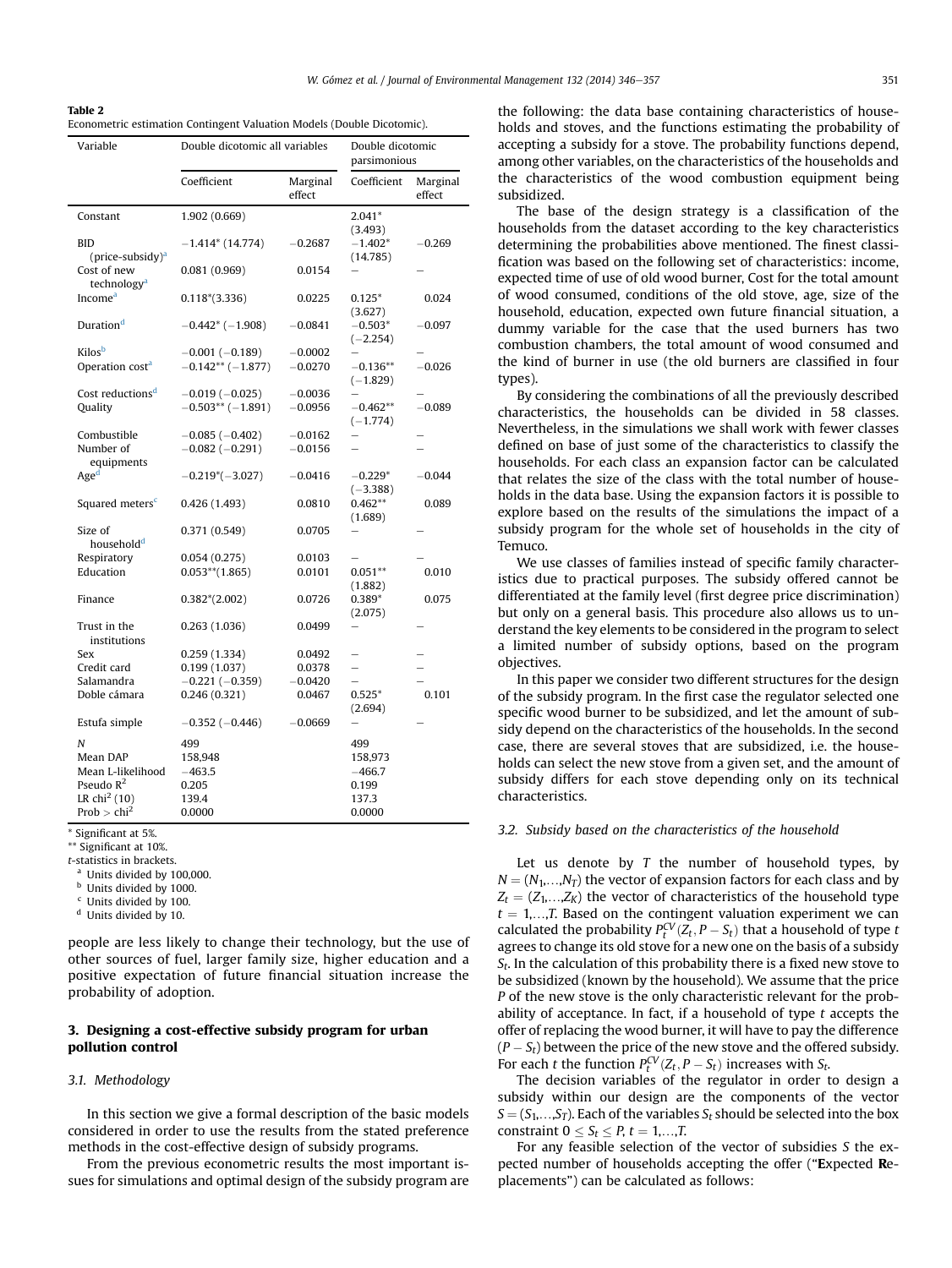#### <span id="page-6-0"></span>Table 3

Econometric estimations for Contingent Valuation Models (Simple Dicotomic).

| Variable                    |                         | Simple dicotomic $-$ initial BID |                         | Simple dicotomic - DAP12 |                                | Simple dicotomic - DAP24 |  |
|-----------------------------|-------------------------|----------------------------------|-------------------------|--------------------------|--------------------------------|--------------------------|--|
|                             | Coefficient             | Marginal effect                  | Coefficient             | Marginal effect          | Coefficient                    | Marginal effect          |  |
| Constant                    | 0.414(0.610)            |                                  | $1.541$ $(2.300)$       |                          | 0.426(0.600)                   |                          |  |
| BID <sup>a</sup>            | $-0.879$ * (-6.490)     | $-0.213$                         | $-0.991$ * ( $-7.780$ ) | $-0.025$                 | $-0.8310*(-4.710)$             | $-0.015$                 |  |
| Income <sup>a</sup>         | $0.1560*(3.8400)$       | 0.038                            | 0.007(0.190)            | 0.002                    | 0.003(0.070)                   | 0.0005                   |  |
| Duration <sup>c</sup>       | $-0.416**(-1.710)$      | $-0.101$                         | $-0.451**(-1.930)$      | $-0.112$                 | $-0.654$ <sup>*</sup> (-2.330) | $-0.114$                 |  |
| Operation cost <sup>a</sup> | $-0.092(-1.100)$        | $-0.022$                         | 0.073(1.000)            | 0.018                    | 0.075(1.000)                   | 0.013                    |  |
| Quality                     | $-0.4342$ ( $-1.4800$ ) | $-0.434$                         | $-0.617$ * ( $-2.140$ ) | $-0.153$                 | 0.386(1.300)                   | 0.072                    |  |
| Age <sup>c</sup>            | $-0.087(-1.160)$        | $-0.021$                         | $-0.077(-1.050)$        | $-0.019$                 | $-0.045$ ( $-0.560$ )          | $-0.008$                 |  |
| Squared meters <sup>b</sup> | 0.1089(0.350)           | 0.026                            | 0.004(0.010)            | 0.001                    | 0.088(0.270)                   | 0.015                    |  |
| Education                   | $0.0666*$ (2.160)       | 0.0161                           | $0.0703*$ (2.390)       | 0.018                    | 0.0084(0.270)                  | 0.0015                   |  |
| Finance                     | $0.5592*(2.650)$        | 0.559                            | $0.496*(2.380)$         | 0.123                    | 0.057(0.250)                   | 0.010                    |  |
| Doble cámara                | 0.2523(1.140)           | 0.252                            | $0.553*(2.580)$         | 0.137                    | $-0.088(0.380)$                | $-0.015$                 |  |
| N                           | 499                     |                                  | 504                     |                          | 504                            |                          |  |
| Mean DAP                    | 161.295                 |                                  | 23.281 <sup>d</sup>     |                          | 3.670 <sup>d</sup>             |                          |  |
| Mean L-likelihood           | $-286.443$              |                                  | $-292.993$              |                          | $-263.304$                     |                          |  |
| Pseudo $\mathbb{R}^2$       | 0.16                    |                                  | 0.16                    |                          | 0.06                           |                          |  |
| LR chi <sup>2</sup> $(10)$  | 108.74                  |                                  | 111.15                  |                          | 33.54                          |                          |  |
| Prob $>$ chi <sup>2</sup>   | 0.0000                  |                                  | 0.0000                  |                          | 0.0002                         |                          |  |

t-statistics in brackets.

\* Significant at 5%.

\*\* Significant at 10%.

<sup>a</sup> units divided by 100,000.

**b** units divided by 100.

<sup>c</sup> units divided by 10.

<sup>d</sup> Monthly payment.

$$
ER_1(S) = \sum_{t=1}^{T} N_t P_t^{CV}(Z_t, P - S_t)
$$
\n(7)

A second important quantity that can be easily calculated for each selection of subsidies S is the total "Expected Cost" of the subsidy program, i.e

$$
EC_1(S) = \sum_{t=1}^{T} N_t P_t^{CV}(Z_t, P - S_t) S_t
$$
\n(8)

Finally the regulator is also interested on the impact of the subsidy program on the reduction of PM10 emissions. Let us denote  $R_t$  the yearly reduction of emissions (kgs. of PM10) that results from the replacement of a wood burner from a household of type t. This reduction is well defined, since for all households of the same type the old burners are identical and the yearly wood consumption is taken as the average in the group. The "Expected Impact" of a feasible set of subsidies S can now be calculated as follows:

$$
EI_1(S) = \sum_{t=1}^{T} N_t P_t^{CV}(Z_t, P - S_t) R_t
$$
\n(9)

As a referee of this journal correctly pointed out, there is a second order effect of the replacements that can eventually diminish the reduction of emissions. In fact, some households could burn more wood on the new stoves. However, due to the big differences in the emission factors between the old and new stoves, this increment in the amount of wood burn should still result in a reduction of emissions. It has to be mentioned that the better efficiency of the new equipments might also cause a reduction of the total wood burn for the households.

We have no data to compare the wood consumption using old and new stoves, since the new equipments are not yet used in Chile. Studies addressing the exact effect of a stove replacement under household conditions of use (not measurements in laboratories) are quite specific (see for instance [Wilton et al., 2006](#page-11-0); Bergauff et al.2009, [Noonan et al., 2011; Ward et al., 2013](#page-11-0)) and can hardly be adapted to our situation. Since the second order effect due to the increase of wood consumption should anyway be less significant

than the equipment replacement we considered the average values and assumed that the wood consumption in average remains the same.

#### 3.3. Subsidy based on the stove characteristics

Let us now suppose that the regulator has selected Q different burners to be subsidized. For each of the new burners there is a vector of characteristics  $Y_k$ ,  $k = 1,...,Q$ . Since the price is the key characteristic of the burners, it is considered separately of the vector  $Y_k$  and denoted by  $P_k$   $k = 1,...,Q$ .

As a result of the choice experiment we can estimate for each type of household  $t = 1,...,T$  the vector  $P_t^{CE} = (P_{(t,1)}^{CE}(Z_t, Y_1, P_1 - U_1), ..., P_{(t,Q)}^{CE}(Z_t, Y_Q, P_Q - U_Q)),$  where each component  $P_{(t,k)}^{CE}(Z_t, Y_k, k - U_k)$  denotes the probability that a household of type  $t$  accepts a subsidy  $U_k$  (payi difference  $P_k - U_k$ ) for exchange its old burner to a new stove of characteristics V. In this model the household has to decide among characteristics  $Y_k$ . In this model, the household has to decide among  $Q + 1$  alternatives that includes the status quo, i.e. not to accept the offered subsidies and keep the old wood burner. The probability that a household of type  $t$  choices the "status quo" is given by

$$
P_{(t,0)}^{CE} = 1 - \sum_{k=1}^{Q} P_{(t,k)}^{CE}(Z_t, Y_k, P_k - U_k)
$$
\n(10)

The decision variables for the regulator is now the vector  $U = (U_1,...,U_0)$ , where each level of subsidy  $U_k$  must satisfy the box constraint

 $0 \leq U_k \leq P_k$ 

Our first attempt to estimate the expected number of replacements was the following formula

$$
\widetilde{E}R_2(U) = \sum_{t=1}^T N_t \sum_{k=1}^Q P_{(t,k)}^{CE}(Z_t, Y_k, P_k - U_k)
$$
\n(11)

However, we observed that the probability of accepting one (anyone, not a particular one) of the offered subsidies using the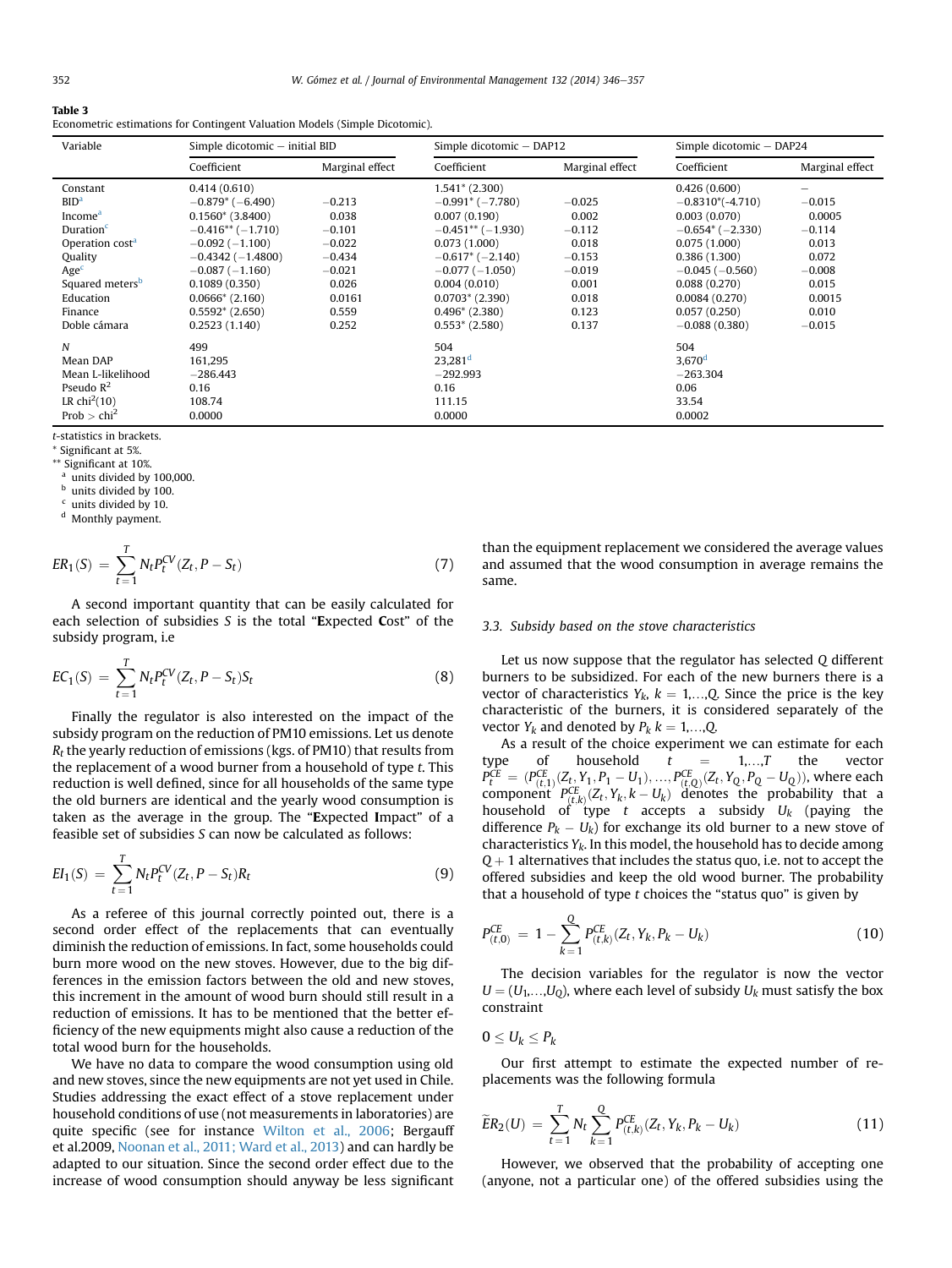Tal

#### <span id="page-7-0"></span>Table 4

Econometric estimation logit model with random effects.

| Variable                            | Coefficient           | t-statistic |
|-------------------------------------|-----------------------|-------------|
| Constant                            | 0.7839                | 1.260       |
| Present value (40% annual interest) | $-0.9450*$            | $-9.830$    |
| Income                              | $0.0640**$            | 1.910       |
| Duration                            | $-0.5824*$            | $-2.600$    |
| Operation cost                      | 0.0302                | 0.440       |
| Ouality                             | $-0.3258$             | $-1.210$    |
| Age                                 | $-0.0999$             | $-1.420$    |
| Squared meters                      | 0.0408                | 0.140       |
| Education                           | $-0.6619*$            | 2.350       |
| Finance                             | $0.5085*$             | 2.550       |
| Equipment of type "Doble cámara"    | $0.3634**$            | 1.780       |
| 12 months                           | $0.8075$ <sup>*</sup> | 4.890       |
| 24 months                           | $-0.5695*$            | $-3.140$    |
| N                                   | 1507                  |             |
| Wald $chi2(12)$                     | 172.33                |             |
| Prob $>$ chi <sup>2</sup>           | 0.0000                |             |
| Log likelihood                      | $-831.35037$          |             |

\*, \*\* Significant at a 5% and 10% respectively.

above formula was extremely high. Consequently the expected number of replacements was also too big. This can be related to a common finding in the literature of choice experiment with a status quo alternative [\(Scarpa and Rose, 2008; Hanley et al., 1998; Haijer](#page-11-0) [et al., 2001](#page-11-0)). In some applications people tend to have a bias against the status quo (or in favor depending of the problem). While there are several explanations for this, we think that this overestimation, at least in our case, will tend to bias upward the probability of adoption, especially comparing that the CV data provided a much lower probability of adoption.

There are several econometric approaches to account for the Status Quo bias, for instance Nested logit model, conditional logit with alternative specific constant for the SQ, changes in the codification of the attributes, among others (Breffl[e and Rowe, 2002\)](#page-10-0). However, our interest is not only to avoid status quo potential bias, but also to represent the two step process of actual implementation of stove exchange programs in southern Chile. Therefore, we model the decision making process in two stages. In a first step the household decide about the subsidy program on base of the

Table 5

Econometric results from Choice experiment.

| Variable                                                                                                                                                                                  | Model E.E.1 coefficient                                                                                                                                                                                                                                                                                            | Model E.E.2 coefficient                                                                                                                                                                                                                               |
|-------------------------------------------------------------------------------------------------------------------------------------------------------------------------------------------|--------------------------------------------------------------------------------------------------------------------------------------------------------------------------------------------------------------------------------------------------------------------------------------------------------------------|-------------------------------------------------------------------------------------------------------------------------------------------------------------------------------------------------------------------------------------------------------|
| Price<br>Operation cost<br><b>Emission reduction</b><br>Squared meters<br>Commune<br>Income<br>Problem<br>Duration<br>Age<br>Combustible<br>Size of household<br>Respiratory<br>Education | $-0.6443$ <sup>*</sup> ( $-9.419$ )<br>$0.2593$ <sup>*</sup> (10.513)<br>$0.1618^*$ (5.725)<br>$0.9497$ (6.152)<br>$-0.3293(-0.859)$<br>$-0.0538(-1.082)$<br>0.282(1.274)<br>$-0.0678$ (-3.295)<br>$-0.1705$ <sup>*</sup> (-2.902)<br>$1.3644^*$ (3.954)<br>1.7349* (2.399)<br>0.3916(1.578)<br>$1.1578^*$ (4.530) | $-0.6468^*$ ( $-9.492$ )<br>$0.2585$ (10.515)<br>$0.1597$ (5.704)<br>$0.9495$ <sup>*</sup> (6.160)<br>$-0.0666^*$ ( $-3.285$ )<br>$-0.1827$ * (-3.693)<br>1.3388 (3.887)<br>$1.5899*$ (2.305)<br>$0.4251***$ (1.722)<br>$1.0967$ <sup>*</sup> (4.852) |
| Finance<br>Sex<br>Doble cámara                                                                                                                                                            | $0.6165$ <sup>*</sup> (2.679)<br>0.2796(1.177)<br>$1.1043$ <sup>*</sup> (4.33)                                                                                                                                                                                                                                     | $0.5752^* (2.526)$<br>$1.1302^*$ (4.76)                                                                                                                                                                                                               |
| N<br>Log likelihood<br>Pseudo $R^2$<br>LR chi <sup>2</sup> $(12)$<br>Prob $>$ chi <sup>2</sup>                                                                                            | 4455<br>$-1148.798$<br>0.296<br>965.28<br>0.0000                                                                                                                                                                                                                                                                   |                                                                                                                                                                                                                                                       |

t-statistics in brackets. \* Significant at a 5% and \*\* significant at a 10%.

| ble 6 |  |  |  |  |
|-------|--|--|--|--|
|       |  |  |  |  |

| Types of household considered in the Program. |  |
|-----------------------------------------------|--|
|-----------------------------------------------|--|

| Household<br>type | Income | House size | Slow<br>combustion | Number in<br>the sample | Proportion<br>in sample |
|-------------------|--------|------------|--------------------|-------------------------|-------------------------|
|                   | Low    | Low        | No                 | 56                      | 11.1%                   |
| 2                 | Low    | Low        | Yes                | 27                      | 5.3%                    |
| 3                 | Low    | Medium     | No                 | 60                      | 11.9%                   |
| 4                 | Low    | Medium     | Yes                | 56                      | 11.1%                   |
| 5                 | Medium | Medium     | No                 | 15                      | 3.0%                    |
| 6                 | Medium | Medium     | Yes                | 32                      | 6.3%                    |
| 7                 | Medium | High       | Yes                | 17                      | 3.4%                    |
| 8                 | High   | Medium     | Yes                | 34                      | 6.7%                    |
| 9                 | High   | High       | Yes                | 26                      | 5.1%                    |
|                   | Total  |            |                    | 323/525                 | 64%                     |

amount to be paid for the subsidized stoves. This decision is calculated using the probabilities of the CV application. In the second step the household should select one of the subsidized stoves looking to the attributes of the alternatives, or decide the status quo option. This second decision step is modeled on base of the CE results.

The previously described methodology seems to be related to the nested approach; however, this is not exactly the case. On the one hand, the alternatives in the choice set are not perfectly known by the respondent of the survey in the first step. On the other hand, even individual household that rejected to participate in the CV step, were also confronted to the decision in the CE step. Accordingly to this procedure for survey implementation, the econometric estimation of CV and CE was performed separately.

The final improved formula for the expected number of replacements takes the following form:

$$
ER_2(U) = \sum_{t=1}^{T} N_t P_t^{CV} \left( Z_t, \min_{k=1,\dots,Q} \{ P_k - U_k \} \right) \sum_{k=1}^{Q} P_{(t,k)}^{CE} (Z_t, Y_k, P_k - U_k)
$$
\n(12)

Since the function  $P_t^{\text{CV}}(Z_t, r)$  decreases with the last argument r it<br>ds the relationship holds the relationship

$$
P_t^{CV}\left(Z_t, \min_{k=1,\dots,Q} \{P_k - U_k\}\right) = \max_{k=1,\dots,Q} \left\{P_t^{CV}(Z_t, P_k - U_k)\right\}
$$
(13)

Consequently the first step of our model, related to the use of the CV results in (12), recover all the households that could be interested in the subsidy program, even those motivated by only one of the prices of the new stoves. Following the same line of reasoning, the expected cost for a set of subsidies  $U$  can be calculated as follows.

$$
EC_2(U) = \sum_{t=1}^{T} N_t P_t^{CV} \left( Z_t, \min_{k=1,\dots,Q} \{ P_k - U_k \} \right) \sum_{k=1}^{Q} P_{(t,k)}^{CE} (Z_t, Y_k, P_k - U_k) U_k
$$
\n(14)

Finally the expected impact is given by the expression

$$
EI_2(U) = \sum_{t=1}^{T} N_t P_t^{CV} \left( Z_t, \min_{k=1,\dots,Q} \{ P_k - U_k \} \right) \sum_{k=1}^{Q} P_{(t,k)}^{CE} (Z_t, Y_k, P_k - U_k) R_{(t,k)}
$$
\n(15)

Here the parameters  $R_{(t,k)}$  represent the reduction in emissions resulting from replacing an old burner in a household of type t with a new stove of type k.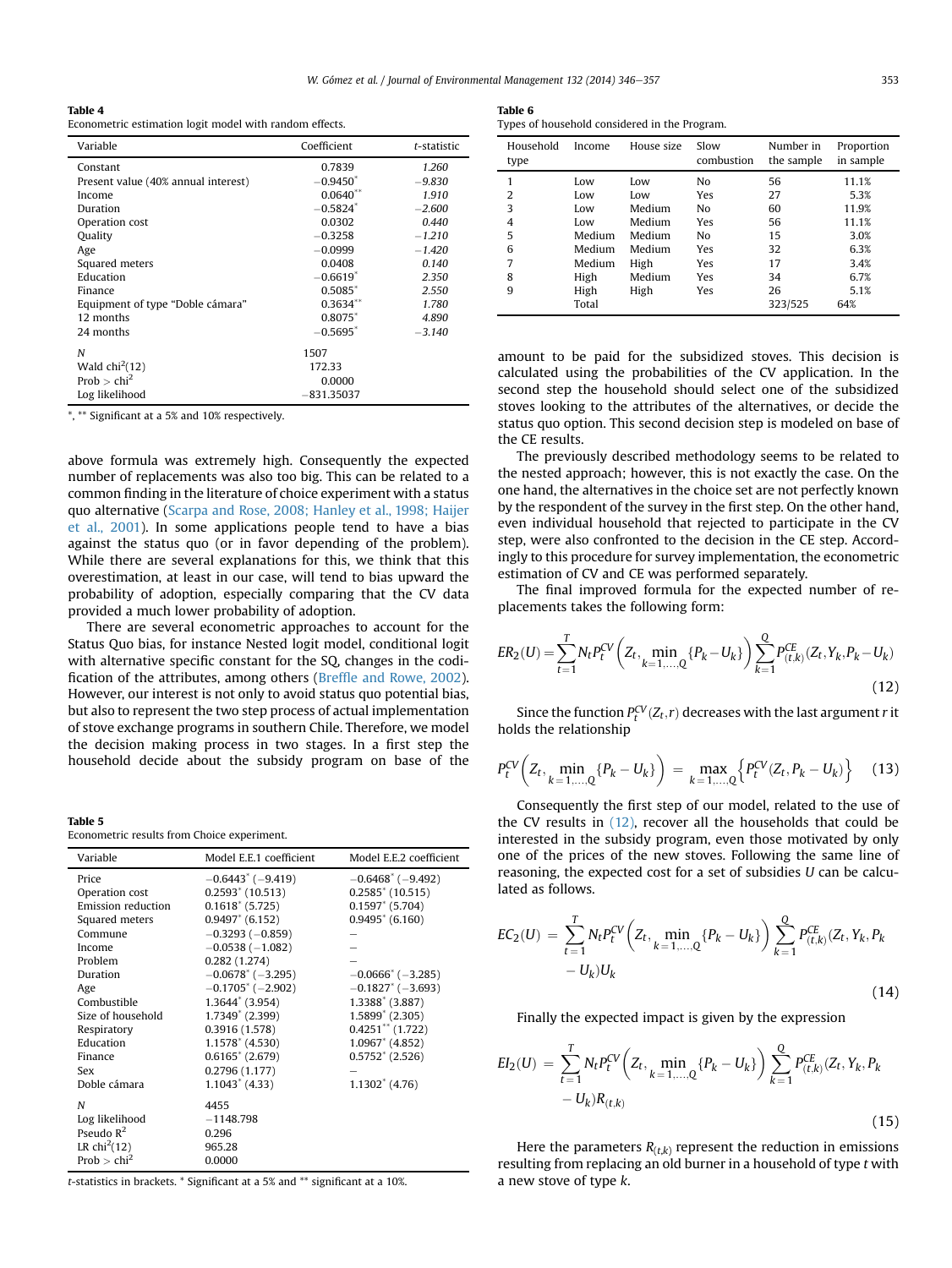<span id="page-8-0"></span>

| Summary of scenarios considered in simulation of optimal subsidy. |  |  |  |
|-------------------------------------------------------------------|--|--|--|
|                                                                   |  |  |  |

| Scenarios         | Regulator objective                                                                                                      | Formal description:                                                                          | Formal description:                                                                                                  |
|-------------------|--------------------------------------------------------------------------------------------------------------------------|----------------------------------------------------------------------------------------------|----------------------------------------------------------------------------------------------------------------------|
|                   |                                                                                                                          | Subsidy via household characteristics                                                        | Subsidy via characteristics of the stoves                                                                            |
| Base<br>scenario: | Maximize the number of replacements<br>with no budget constraint                                                         | $ER_1(S)$<br>max<br>$S=(S_1,\ldots,S_T)$<br>$0 \leq S_t \leq P$<br>s.t.                      | ER <sub>2</sub> (U)<br>max<br>$U = (U_1, , U_O)$<br>$0 \le U_k \le P_k$<br>s.t.                                      |
| Case 1:           | Maximize the number of replacements<br>with a budget constraint $\overline{C}$ equal to 50%<br>of base scenario.         | $ER_1(S)$<br>max<br>$S=(S_1,\ldots,S_T)$<br>$EC_1(S) = C$<br>s.t.<br>$0 \leq S_t \leq P$     | ER <sub>2</sub> (U)<br>max<br>$U = (U_1, , U_0)$<br>$EC_2(U) = C$<br>s.t.<br>$0 \le U_k \le P_k$                     |
| Case 2:           | Maximize the emission reductions<br>subject to a budget constraint $\overline{C}$ equal to<br>50% of base scenario.      | $EI_1(S)$<br>max<br>$S = (S_1, \ldots, S_T)$<br>$EC_1(S) = C$<br>S.t.<br>$0 \leq S_t \leq P$ | EI <sub>2</sub> (U)<br>max<br>$U = (U_1, , U_O)$<br>$EC_2(U) = C$<br>s.t.<br>$0 \le U_k \le P_k$                     |
| Case 3:           | Minimize the subsidy expenditure<br>subject to a number of replacements $\overline{R}$<br>equal to 50% of base scenario. | $EC_1(S)$<br>min<br>$S=(S_1,\ldots,S_T)$<br>$ER_1(S) = R$<br>S.t.<br>$0 \leq S_t \leq P$     | EC <sub>2</sub> (U)<br>min<br>$U = (\overline{U_1},,\overline{U_0})$<br>$ER_2(U) = R$<br>s.t.<br>$0 \le U_k \le P_k$ |
| Case 4:           | Minimize the subsidy expenditure<br>subject to a reduction of emissions $\overline{I}$<br>equal to 50% of base scenario. | $EC_1(S)$<br>min<br>$S = (S_1, \ldots, S_T)$<br>$EI_1(S) = I$<br>s.t.<br>$0 \leq S_t \leq P$ | $EC_2(U)$<br>min<br>$U = (U_1, , U_0)$<br>$EI_2(U) = I$<br>s.t.<br>$0 \le U_k \le P_k$                               |

# 3.4. Cost-effective subsidies

We use the results of the contingent valuation study to explore the effects that different characteristics of a subsidy could have in both, the probability of adoption and the cost of implementing a hypothetical stove replacement program. For this exercise, we fix the characteristics of the stove that will be used as replacement, offering a single equipment to the household participating in the stove replacement program. In this program, the regulator needs to design a subsidy for the households depending on the observable characteristics that are expected to influence their technology adoption, according to our statistical model. We consider in our simulations a classification of the households in only 9 types. This is obviously a coarser classification than the one in 58 types, and it was constructed considering the combinations of some of the observable characteristics. Among the observable characteristics we consider the self-reported level of income, the size of the house and if the household has a slow combustion stove. The characteristics of these 9 groups and their share in the sample are presented in [Table 6.](#page-7-0)

We first analyze an unconstrained problem where the regulator maximizes the number of new technology adoptions without any constraint. Under this scenario the subsidy covers 100% of the cost of the new equipment. We use these results as a benchmark for the next four cases. In case 1, we consider a regulator that is interested on maximizing the number of stove replacements, but constraining its subsidy budget to 50% of the base scenario. In the case 2, we assume that the regulator is interested on maximizing the impact of pollution reduction, also constraining the subsidy budget to 50% of the base scenario. In the case 3, we consider a regulator that wants to minimize the expected expenditure in subsidies with the goal of reaching a number of replacements equal to 50% of the base case. Finally, in case 4 we consider a regulator that is interested on minimizing the budget required to reach a 50% reduction in emissions. These cases are summarized in Table 7.

The results of the optimal subsidy determined for the 9 household types under the different regulatory objectives are presented in Table 8. We can observe that the results of the program will depend on the type of objective that the regulator has. For example, even when the regulator has a budget constraint of 50% an optimal design of the subsidy could allow him to reach 75% of replacement or 85% of emission reductions, depending on the regulator objective. Additionally, a correct design of the subsidy could allow the regulator to obtain 50% of replacements using only a 24% of the budget. Finally, he could obtain a 50% of emission reductions using only a 16% of the original budget. These results suggest that a correct design of the subsidy is crucial to obtain the goals that the regulator has in a costeffective way. This is only possible by analyzing the consumers preferences for technology adoption and household characteristics.

The optimal subsidy determined for each household type under the four different optimization problems are presented in [Fig. 1.](#page-9-0) We can observe that there are important differences in the focalization of the subsidy to the different household depending on the goal of the regulator. When the goal is to maximize the number of replacements with a low budget, the subsidy is reduced in a relatively homogeneous way among household types. Nevertheless, given that some household types have a higher probability of adoption, the expected number of replacements can be increased by slightly increasing the subsidy to households with a smaller probability of adoption, such as low income and those that do not own a slow combustion stove. Something similar happens in case 3, where the regulator wants to reach a 50% replacement at minimum cost. The only difference with the previous case is that fewer replacements are needed and therefore the required subsidy is lower.

The situation changes dramatically when the regulator is interested on reduction of pollution level. In this case, the regulator should focus the subsidy on households with lower quality stoves (no slow combustion). This is the case in scenarios 2 and 4 where the pollution reduction is involved. In these cases, an optimal subsidy involves fully subsidizing these types of households and to have a lower subsidy for families with newer combustion technologies. These differences in the optimal subsidies are explained by the fact that families with newer combustion technologies are more inclined to participate in stove replacement programs, but the replacement will have a smaller impact on emission reductions.

# 3.5. Cost-effective subsidy in the presence of multiple replacement alternatives

The results from the choice experiment survey allow us to explore offering household two replacement options with different

## Table 8

Effects of optimal subsidy under different regulatory goals.

|                                                                                             | Base scenario Case 1           |                             | Case 2                      | Case 3                      | Case 4                      |
|---------------------------------------------------------------------------------------------|--------------------------------|-----------------------------|-----------------------------|-----------------------------|-----------------------------|
| Expected replacements<br>Expected expenditure<br>Emission reduction<br>Proportional effects | 54.708<br>191.478<br>1.099.006 | 40.851<br>95.739<br>819.188 | 36.755<br>95.739<br>930.601 | 27.354<br>45.464<br>533.401 | 18.062<br>31,159<br>549.503 |
| <b>Expected replacements</b><br>Expected expenditure<br>Emission reduction                  | 100%<br>100%<br>100%           | 75%<br>50%<br>75%           | 67%<br>50%<br>85%           | 50%<br>24%<br>49%           | 33%<br>16%<br>50%           |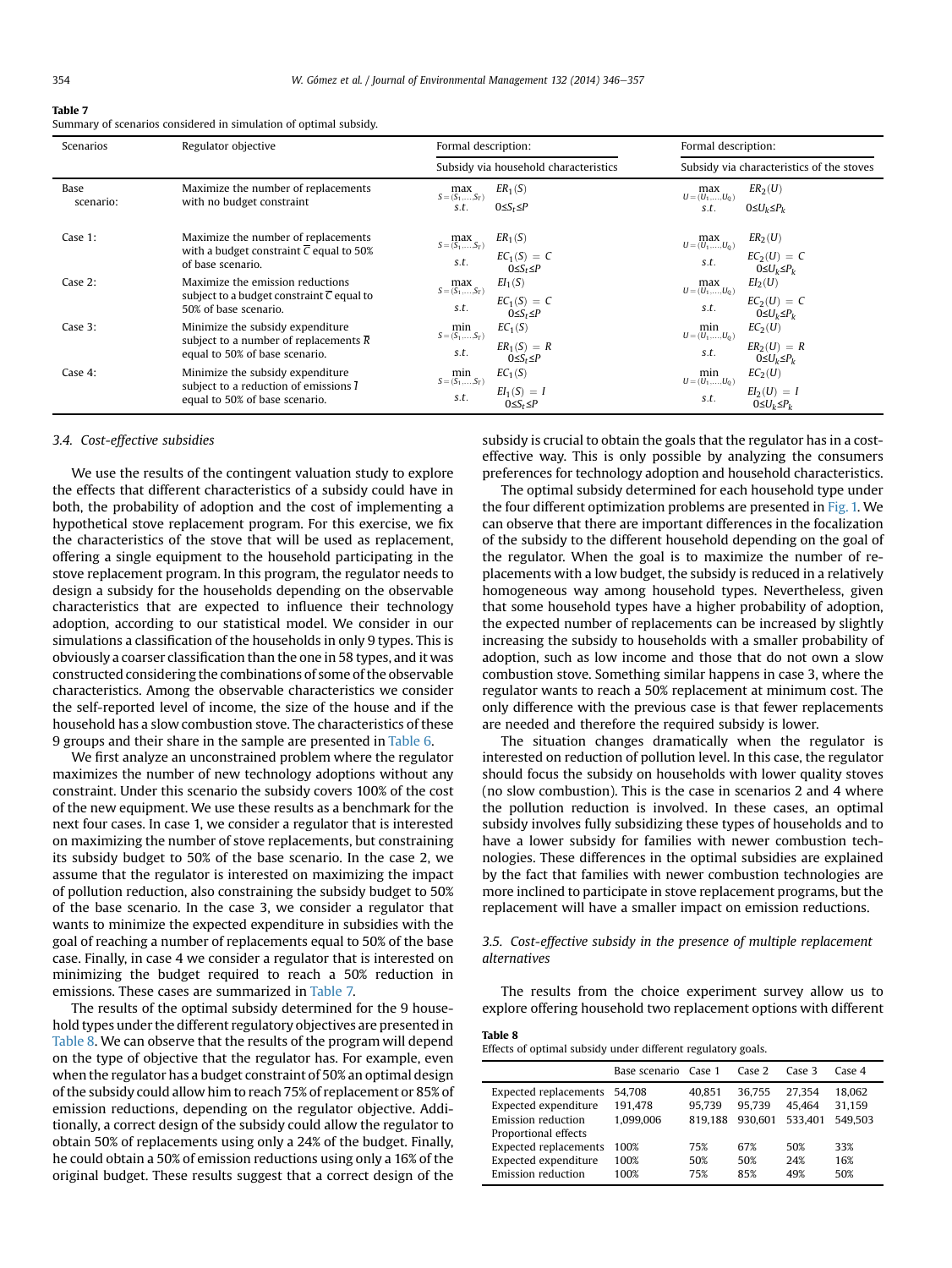<span id="page-9-0"></span>

Fig. 1. Optimal subsidy for different households under different goals.

technology. Different households' preferences and characteristics might imply different replacement choices. The regulator needs to take into account the household preferences and the impact of the possible replacements on emission reductions given his management goals. For example, the regulator might be interested on maximizing the number of replacements, maximizing the impact of replacement on emission reductions, or minimizing the expenditure needed to reach an environmental goal. The regulator might design the optimal subsidy to reach these goals with different replacement alternatives.

In this section we present the results from four alternative subsidy programs, each of them with two stove replacement alternatives offered to each family. We consider four new stove types as the choice set for the regulator, based on the information observed in the stove market in Chile. The technical characteristics of these stoves are presented in Table 9. The regulator first decides a combination of two replacement stoves to include in the program and then he decides on the optimal subsidy for each stove, depending on his management objective, according to [Table 7.](#page-8-0) The families then decide which stove to choose, if any, according to its welfare maximization alternative for which we use the conceptual framework presented in the Subsection [3.3](#page-6-0).

We consider four possible replacement sets offered to the families. The first case offers stoves 1 and 2. These are the two most expensive alternatives. One of them is expensive because it is an imported stove and the second because it has higher heating capacity. The second replacement case offers stoves 3 and 4. These stoves have a lower price with similar emission impact, but with stove 4 having higher heating capacity. In the third case, the regulator offers stove 1 and 3. In this case there are important differences in terms of price and emission levels but both stoves have the same heating capacity. In the fourth case, the regulator offers stoves 2 and 4, which are similar in terms of heating capacity but with stove 2 having a higher price and emission level.

Table 10 shows the effects of designing an optimal subsidy in the different subsidy programs and depending on the management goal. For the base scenario the numbers of replacements, expenditure and emission reductions are shown. For all the other scenarios, the percentage of the base scenario is presented. The base scenario shows what would be the results of offering the different alternatives with a 100% of subsidy. We can observe differences in the number of replacements and the associated cost and emission reductions. This is because families have different choices depending on the alternatives being offered. In scenario 1, the regulator intends to maximize the number of replacement with an optimal subsidy and a budget constraint equal to 50% of the base case. We observe that with an optimal subsidy the regulator is able

Choice set for the regulator with two replacement alternatives.

|         | Price<br>(hundred CH\$) | Efficiency | Emission<br>(g/Kg) | Heating capacity<br>(m <sup>2</sup> covered) |
|---------|-------------------------|------------|--------------------|----------------------------------------------|
| Stove 1 | 499                     | 78%        | 0.420              | 65                                           |
| Stove 2 | 365                     | 63%        | 2.160              | 130                                          |
| Stove 3 | 300                     | 85%        | 0.900              | 65                                           |
| Stove 4 | 288                     | 73%        | 0.960              | 100                                          |

to achieve between an 82% and an 87% of replacements and a reduction in emission between 76% and 82% of those under an unconstrained subsidy program.

A similar analysis is presented for scenarios 2, 3 and 4. In scenario 2, the regulator might achieve up to an 87% of replacement and 82% of emission reductions with 50% of the budget when he offers stoves 1 and 3. If the regulator is limited in the number of replacements, as in scenario 3, he could achieve up to 52% of emission reductions with 60% of replacements compared to the unconstrained situation. Finally, if the regulator needs to achieve an emission reduction goal of 50% compared to the unconstrained case, he could do it with only 22% of the original budget, if he designs the subsidy properly.

Finally, in [Tables 11](#page-10-0) and [12](#page-10-0) we present the proportion of the price covered by the optimal subsidy and the cost per unit of Kg of emission reduced. In [Table 11](#page-10-0) we show that for most of the programs considered it is optimal to provide a high subsidy to only one of the two offered stoves. When one of the alternatives is clearly superior for the regulator either because of its low cost or because of clear preferences by households, the regulator offers a subsidy to only one of them. [Table 12](#page-10-0) shows that the most efficient programs, in terms of cost per unit of emission reduction, are found when the regulator designs a subsidy to minimize the cost of adopting the policy or program subject to a fixed goal on the number of replacements or the emission reductions. In these efficient programs stoves 3 and 4 were offered, but 53% of the price of the stove 4 is subsidized, i.e. Program 2 and Scenarios 3 and 4 in [Table 12.](#page-10-0)

## 4. Conclusions

We have explored the use of stated preferences methods (contingent valuation and choice experiments) to estimate

# Table 10

Effects of Different Subsidy Programs under different Management Goals.

|                                              |                          | Stoves offered |             |           |             |  |
|----------------------------------------------|--------------------------|----------------|-------------|-----------|-------------|--|
|                                              |                          | 1 and $2$      | $3$ and $4$ | 1 and $3$ | $2$ and $4$ |  |
| Base scenario: 100%<br>subsidy               | Expected<br>replacements | 52,208         | 52.652      | 52,714    | 52.097      |  |
|                                              | Expected<br>expenditure  | 234.560        | 154.834     | 210,504   | 165.223     |  |
|                                              | Expected<br>reduction    | 3110           | 2851        | 3037      | 2687        |  |
| Scenario 1: Max.<br>Replacements s.t. 50%    | Expected<br>replacements | 84%            | 84%         | 87%       | 82%         |  |
| base budget                                  | Expected<br>reduction    | 76%            | 80%         | 82%       | 81%         |  |
| Scenario 2: Max<br><b>Emission Reduction</b> | Expected<br>replacements | 84%            | 84%         | 87%       | 82%         |  |
| s.t. 50% base budget                         | Expected<br>reduction    | 76%            | 80%         | 83%       | 81%         |  |
| Scenario 3: Min.<br>Expediture s.t. 60%      | Expected<br>expenditure  | 26%            | 21%         | 22%       | 25%         |  |
| replacements                                 | Expected<br>reduction    | 51%            | 49%         | 50%       | 52%         |  |
| Scenario 4: Min<br>Expenditure s.t. 50%      | Expected<br>expenditure  | 25%            | 22%         | 22%       | 23%         |  |
| emission reductions                          | Expected<br>replacements | 59%            | 60%         | 60%       | 58%         |  |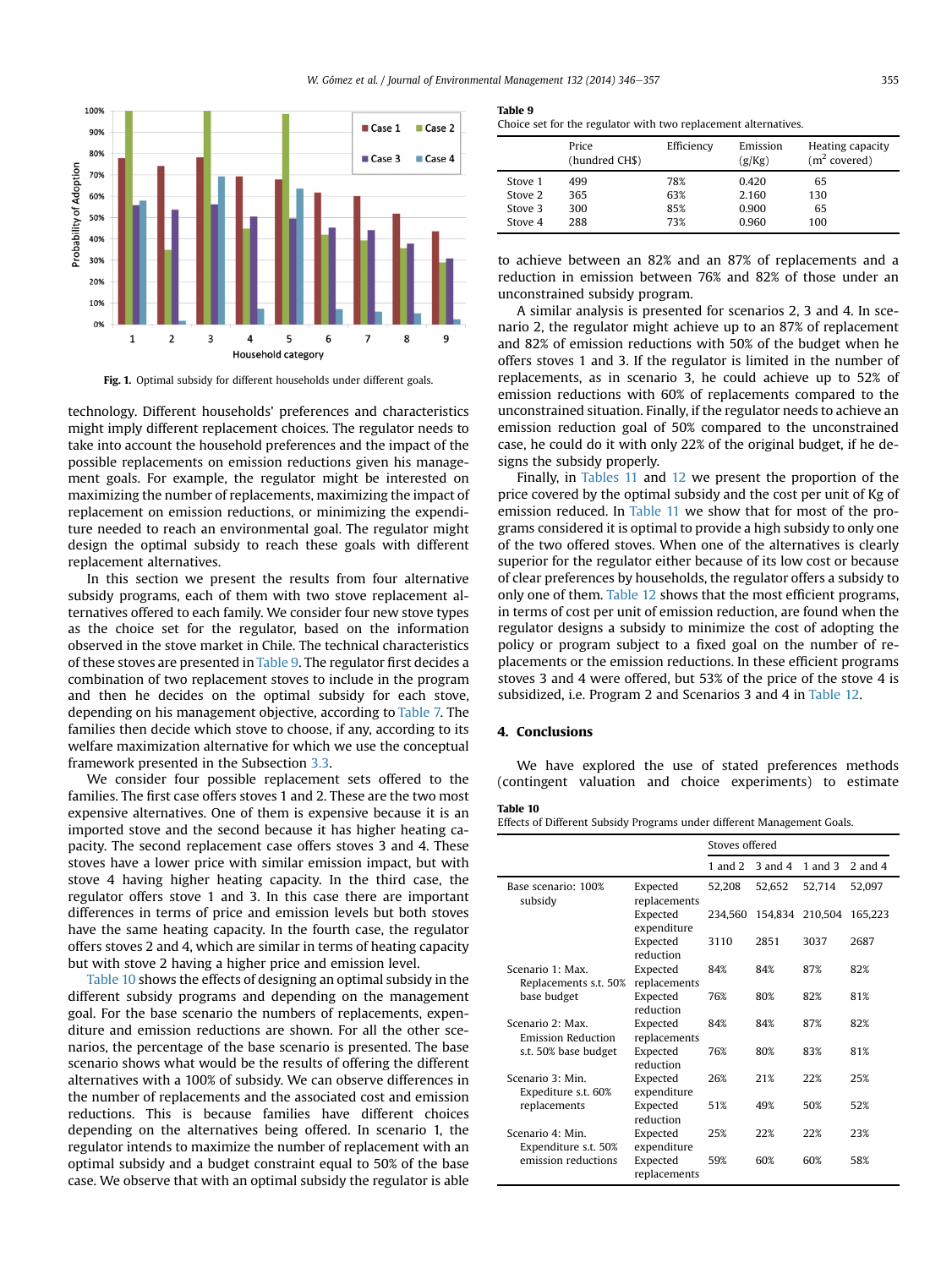<span id="page-10-0"></span>Table 11

#### Optimal Subsidy under different scenarios.

|            | Subsidy level Program 1 |                                                                 | Program 2 |     | Program 3 |     | Program 4 |     |
|------------|-------------------------|-----------------------------------------------------------------|-----------|-----|-----------|-----|-----------|-----|
|            |                         | Stove 1 Stove 2 Stove 3 Stove 4 Stove 1 Stove 3 Stove 2 Stove 4 |           |     |           |     |           |     |
| Scenario 1 | 23%                     | 86%                                                             | 2%        | 79% | 13%       | 84% | 7%        | 76% |
| Scenario 2 | 34%                     | 85%                                                             | 0%        | 79% | 79%       | 27% | 0%        | 76% |
| Scenario 3 | 6%                      | 66%                                                             | 0%        | 53% | 0%        | 56% | 0%        | 53% |
| Scenario 4 | 13%                     | 65%                                                             | $0\%$     | 53% | 0%        | 55% | 0%        | 52% |

household preferences and willingness to participate in a stove exchange program to reduce air pollution from wood combustion in southern Chile. We conducted a survey and estimated the probability adoption function as the probability that a household is willing to participate in the exchange program depending on household characteristics, the technology currently being used, the technology being offered and the subsidy level.

We use the estimated adoption probability function to simulate the cost-efficiency property of different subsidy schemes, depending on household types. The household types are based on their observable characteristics. This allows to set differentiated subsidies and give the regulator and idea of where should he focus the stove exchange program, depending on the goal of the stove replacement program.

There are four main results. First, households are not only willing to participate in voluntary stove adoption programs, but they are also willing to contribute to the program by paying a share of the cost of adopting more efficient technologies. This suggests further that a cost-effective design of an incentive-based program should consider partial subsidies, sharing the costs of the adoption of stove replacement programs between the government and private households.

Second, attributes of the existing and the new technology, beyond the price, are relevant determinants of the likelihood of the participation in the program and the amount the household is willing to pay. Third, the credit restrictions of low income families can be a major barrier for an effective implementation of this type of programs. Consequently, the design of a cost-effective program should consider, beyond the subsidy, heterogeneous preferences, and access to credit for the poor.

Fourth, the specific design of the subsidy and the regulatory goal, in terms of in which household characteristics the program should focus and if the goal is replacement level or expected reduction in pollution, will importantly affect the individual decision to participate and contribute to the payment for more efficient technology. Specifically, our results suggest that when the regulatory objective is to maximize emissions reduction it is optimum to

#### Table 12

Cost per Kg of emission reduction.

|                                                                    | Program 1           | Program 2         | Program 3         | Program 4                    |
|--------------------------------------------------------------------|---------------------|-------------------|-------------------|------------------------------|
|                                                                    | Stoves 1<br>and $2$ | Stoves 3<br>and 4 | Stoves 1<br>and 3 | Stoves <sub>2</sub><br>and 4 |
| Base scenario: 100%<br>subsidy                                     | 75.429              | 54.309            | 69.312            | 61.481                       |
| Scenario $1$ ; max<br>Replacements s.t. 50%<br>base budget         | 49.755              | 33.972            | 42 143            | 38.108                       |
| Scenario 2: max.<br>Emission Reduction<br>s.t. 50% base budget     | 48.755              | 33.969            | 53.391            | 38.016                       |
| Scenario 3: min.<br>expenditure s.t. 60%<br>replacements           | 38.267              | 23.375            | 30.176            | 28.855                       |
| Scenario 4: min.<br>expenditure<br>s.t. 50% emission<br>reductions | 37.644              | 23.528            | 30.111            | 28.189                       |

allocate a given fixed budget on fully subsidizing the oldest wood combustion stoves. The numerical analysis also shed light on possible targeting strategies of subsidies on households' types, which greatly vary depending upon the regulatory objective.

## Acknowledgments

We gratefully acknowledge financial support from the Millenium Scientific Initiative of the Chilean Ministry of Economics, Promotion and Tourism under Project NS 100007. Hugo Salgado acknowledges that most of this work was conducted while he was an Associate Professor at Departamento de Economía, Universidad de Concepción.

# References

- [Anderhub, V., Güth, W., Gneezy, U., Sonsino, D., 2001. On the interaction of risk and](http://refhub.elsevier.com/S0301-4797(13)00713-5/sref1) [time preferences: an experimental study. German Econ. Rev. 2 \(3\), 239](http://refhub.elsevier.com/S0301-4797(13)00713-5/sref1)-[253.](http://refhub.elsevier.com/S0301-4797(13)00713-5/sref1)
- [Bateman, I., Day, B.D., Georgiou, S., 2009. Procedural invariance testing of the one-and](http://refhub.elsevier.com/S0301-4797(13)00713-5/sref2)[one half-bound dichotomous choice elicitation method. Rev. Econ. Stat., 806](http://refhub.elsevier.com/S0301-4797(13)00713-5/sref2)-[820](http://refhub.elsevier.com/S0301-4797(13)00713-5/sref2).
- [Bateman, I., Willis, K., 1999. Valuing Environmental Preferences: The Theory and](http://refhub.elsevier.com/S0301-4797(13)00713-5/sref3) [Practice of the Contingent Valuation Method in the US, EU and Developing](http://refhub.elsevier.com/S0301-4797(13)00713-5/sref3) [Countries. Oxford University Press](http://refhub.elsevier.com/S0301-4797(13)00713-5/sref3).
- Breffl[e, Rowe, R., 2002. Comparing choice question formats for evaluating natural](http://refhub.elsevier.com/S0301-4797(13)00713-5/sref4) [resource tradeoffs. Land Econ. 78 \(2\), 298](http://refhub.elsevier.com/S0301-4797(13)00713-5/sref4)-[314.](http://refhub.elsevier.com/S0301-4797(13)00713-5/sref4)
- [Carson, R., Mitchell, R., Hanemann, M., Kopp, R., Presser, S., Ruud, P., 2003.](http://refhub.elsevier.com/S0301-4797(13)00713-5/sref5) [Contingent valuation and lost passive use: damages from the Exxon Valdez oil](http://refhub.elsevier.com/S0301-4797(13)00713-5/sref5) [spill. Environ. Res. Econ. 25, 257](http://refhub.elsevier.com/S0301-4797(13)00713-5/sref5)-[286](http://refhub.elsevier.com/S0301-4797(13)00713-5/sref5).
- [Carson, R., Mitchell, R., Hanemann, M., Kopp, R., Presser, S., Ruud, P., 1992.](http://refhub.elsevier.com/S0301-4797(13)00713-5/sref6) [A Contingent Valuation Study of Lost Passive Use Values Resulting from the](http://refhub.elsevier.com/S0301-4797(13)00713-5/sref6) [Exxon Valdex Oil Spill. Report to the Attorney General of Alaska, La Jolla, CA.](http://refhub.elsevier.com/S0301-4797(13)00713-5/sref6)
- [Casey, J., Kahn, J., Rivas, A., 2006. Willingness to pay for improved water service in](http://refhub.elsevier.com/S0301-4797(13)00713-5/sref7) [Manaus, Amazonas, Brazil. Ecol. Econ. 58 \(2\), 365](http://refhub.elsevier.com/S0301-4797(13)00713-5/sref7)–[372.](http://refhub.elsevier.com/S0301-4797(13)00713-5/sref7)
- [Celis, J., Morales, J., Zaror, C., Insunza, J., 2004. Study of the particulate matter PM10](http://refhub.elsevier.com/S0301-4797(13)00713-5/sref8) [in the atmosphere of Chillan, Chile. Chemosphere 54, 541](http://refhub.elsevier.com/S0301-4797(13)00713-5/sref8)-[550](http://refhub.elsevier.com/S0301-4797(13)00713-5/sref8).
- [Celis, J., Flocchini, R., Carvacho, O., Morales, J., Zaror, C., Insunza, J., Pineda, M., 2006.](http://refhub.elsevier.com/S0301-4797(13)00713-5/sref9) [Analysis of aerosol particles and coarse particulate matter concentrations in](http://refhub.elsevier.com/S0301-4797(13)00713-5/sref9) [Chillan, Chile, 2001](http://refhub.elsevier.com/S0301-4797(13)00713-5/sref9)-[2003. J. Air Waste Manag. 56, 152](http://refhub.elsevier.com/S0301-4797(13)00713-5/sref9)-[158](http://refhub.elsevier.com/S0301-4797(13)00713-5/sref9).
- [Cereceda-Balic, F., Fadic, X., Llanos, A.L., Domínguez, A.M., Guevara, J.L., Vidal, V., Díaz-](http://refhub.elsevier.com/S0301-4797(13)00713-5/sref10)[Robles, L.A., Schiappacasse, L.N., Etcharren, P., 2012. Obtaining polycyclic aromatic](http://refhub.elsevier.com/S0301-4797(13)00713-5/sref10) [hydrocarbon concentration ratios and molecular markers for residential wood](http://refhub.elsevier.com/S0301-4797(13)00713-5/sref10) [combustion: Temuco, a case study. J. Air Waste Manag. Assoc. 62 \(1\), 44](http://refhub.elsevier.com/S0301-4797(13)00713-5/sref10)-[51.](http://refhub.elsevier.com/S0301-4797(13)00713-5/sref10)
- [Champ, P., Boyle, K., Brown, T., 2003. A Primer on Nonmarket Valuation. Kluwer](http://refhub.elsevier.com/S0301-4797(13)00713-5/sref11) [Academic Publishers](http://refhub.elsevier.com/S0301-4797(13)00713-5/sref11).
- [Chávez, C., Stranlund, J., Gómez, W., 2011. Controlling urban air pollution caused by](http://refhub.elsevier.com/S0301-4797(13)00713-5/sref12) households: uncertainty, prices, and income. J. Environ. Manag. 92 (10), 2746-[2753](http://refhub.elsevier.com/S0301-4797(13)00713-5/sref12).
- [Cooper, J., Hanemann, M., Signorello, G., 2002. One-and-one-hal bounded dichot](http://refhub.elsevier.com/S0301-4797(13)00713-5/sref13)omous choice contingent valuation. Rev. Econ. Stat. 84  $(4)$ , 742-[750.](http://refhub.elsevier.com/S0301-4797(13)00713-5/sref13) [Dohmen, T., Falk, A., Huffman, D., Sunde, U., 2012. Interpreting Time Horizon Effects](http://refhub.elsevier.com/S0301-4797(13)00713-5/sref14)
- [in Inter-temporal Choice. IZA. Discussion Paper No. 6385](http://refhub.elsevier.com/S0301-4797(13)00713-5/sref14).
- [Díaz-Robles, L.A., Ortega-Bravo, J.C., Fu, J.S., Reed, G.D., Chow, J.C., Watson, J.G.,](http://refhub.elsevier.com/S0301-4797(13)00713-5/sref15) [Moncada, J.A., 2008. A hybrid ARIMA and arti](http://refhub.elsevier.com/S0301-4797(13)00713-5/sref15)ficial networks model to forecast [particulate matter in urban areas: the case of Temuco, Chile. Atmos. Environ. 42](http://refhub.elsevier.com/S0301-4797(13)00713-5/sref15)  $(35)$ , 8331-[8340](http://refhub.elsevier.com/S0301-4797(13)00713-5/sref15).
- [Fischer, B., Turner, K., Zylstra, M., Brouwer, R., Groot, R., Farber, S., Ferraro, P., et al.,](http://refhub.elsevier.com/S0301-4797(13)00713-5/sref16) [2008. Ecosystem services and economic theory: integration for policy-relevant](http://refhub.elsevier.com/S0301-4797(13)00713-5/sref16) [research. Ecol. Appl. 18 \(8\), 2050](http://refhub.elsevier.com/S0301-4797(13)00713-5/sref16)-[2067.](http://refhub.elsevier.com/S0301-4797(13)00713-5/sref16)
- [GACC \(Global Alliance for Clean Cookstoves\), 2011. Igniting Change: A Strategy for](http://refhub.elsevier.com/S0301-4797(13)00713-5/sref17) [Universal Adoption of Clean Cookstoves and Fuels. GACC, Washington, DC](http://refhub.elsevier.com/S0301-4797(13)00713-5/sref17).
- [Haijer, R., Kamakura, W., Wedel, M., 2001. The](http://refhub.elsevier.com/S0301-4797(13)00713-5/sref18) "no-choice" alternative in conjoint experiment. Int. I. Market Res.  $43$   $(1)$ ,  $93-106$ .
- [Hanemann, M., 1984. Welfare evaluations in contingent valuation experiments with](http://refhub.elsevier.com/S0301-4797(13)00713-5/sref19) [discrete responses. Am. J. Agri. Econ., 332](http://refhub.elsevier.com/S0301-4797(13)00713-5/sref19)-[341.](http://refhub.elsevier.com/S0301-4797(13)00713-5/sref19)
- [Hanemann, M., 1989. Welfare evaluations in contingent valuation experiments with](http://refhub.elsevier.com/S0301-4797(13)00713-5/sref20) [discrete response data: Reply. Am. J. Agri. Econ. 71 \(4\), 1057](http://refhub.elsevier.com/S0301-4797(13)00713-5/sref20)-[1061.](http://refhub.elsevier.com/S0301-4797(13)00713-5/sref20)
- [Hanley, N., Wright, R., Adamowicz, 1998. Using choice experiments to value the](http://refhub.elsevier.com/S0301-4797(13)00713-5/sref21) [environment: design issues, current experience and future Prospects. Environ.](http://refhub.elsevier.com/S0301-4797(13)00713-5/sref21) [Res. Econ. 11 \(3](http://refhub.elsevier.com/S0301-4797(13)00713-5/sref21)-[4\), 413](http://refhub.elsevier.com/S0301-4797(13)00713-5/sref21)-[428.](http://refhub.elsevier.com/S0301-4797(13)00713-5/sref21)
- [Hensher, D., Rose, J., Greene, W., 2005. Applied Choice Analysis: A Primer. Cam](http://refhub.elsevier.com/S0301-4797(13)00713-5/sref22)[bridge University Press, UK.](http://refhub.elsevier.com/S0301-4797(13)00713-5/sref22)
- [Johnson, R., Banzhaf, M., Desvousges, W., 2000. Willingness to pay for improved](http://refhub.elsevier.com/S0301-4797(13)00713-5/sref23) [respiratory and cardiovascular health: a multiple-format, stated-preference](http://refhub.elsevier.com/S0301-4797(13)00713-5/sref23) [approach. Health Econ. 9, 295](http://refhub.elsevier.com/S0301-4797(13)00713-5/sref23)-[317.](http://refhub.elsevier.com/S0301-4797(13)00713-5/sref23)
- [Kanninen, 2007. Valuing Environmental Amenities Using Stated Choice Studies.](http://refhub.elsevier.com/S0301-4797(13)00713-5/sref24) [Springer, Netherlands.](http://refhub.elsevier.com/S0301-4797(13)00713-5/sref24)
- [Kavouras, I.G., Koutrakis, P., Cereceda, F., Oyola, P., 2001. Source apportionment of](http://refhub.elsevier.com/S0301-4797(13)00713-5/sref25) PM10 and PM2.5 in fi[ve Chilien cities using factor analysis. J. Air Waste Manag.](http://refhub.elsevier.com/S0301-4797(13)00713-5/sref25) [Assoc. 51 \(3\), 451](http://refhub.elsevier.com/S0301-4797(13)00713-5/sref25)-[464](http://refhub.elsevier.com/S0301-4797(13)00713-5/sref25).
- [Lancaster, K., 1966. A new approach to consumer theory. J. Pol. Econ. 74 \(2\),](http://refhub.elsevier.com/S0301-4797(13)00713-5/sref26)  $132 - 157.$  $132 - 157.$  $132 - 157.$